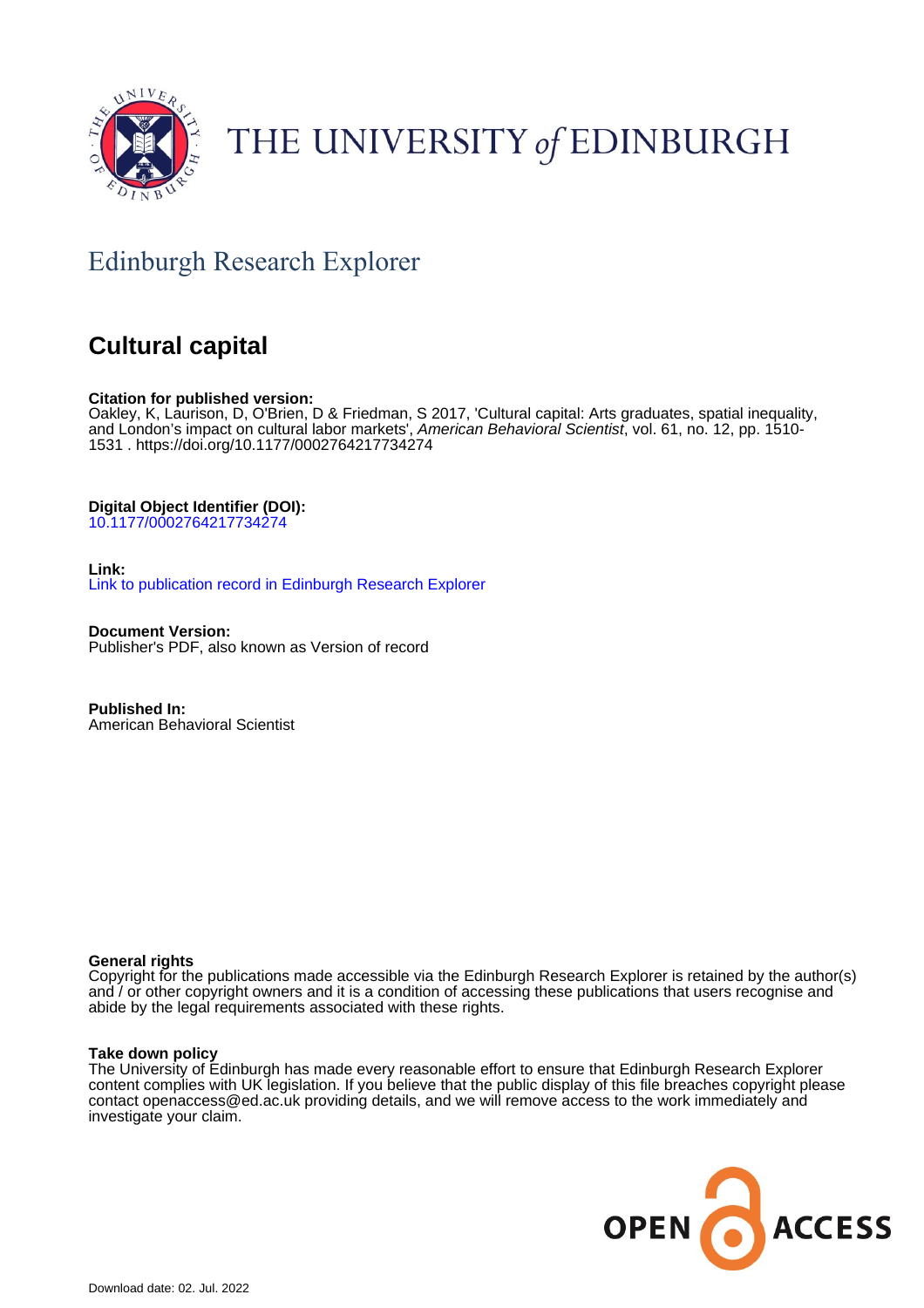# **Cultural Capital: Arts Graduates, Spatial Inequality, and London's Impact on Cultural Labor Markets**

DOI: 10.1177/0002764217734274 American Behavioral Scientist  $1 - 22$ © 2017 SAGE Publications Reprints and permissions: [sagepub.com/journalsPermissions.nav](https://us.sagepub.com/en-us/journals-permissions) [journals.sagepub.com/home/abs](https://journals.sagepub.com/home/abs)



# Kate Oakley<sup>1</sup>, Daniel Laurison<sup>2</sup>, Dave O'Brien<sup>3</sup>, **and Sam Friedman4**

### **Abstract**

This article looks at the degree to which spatial inequalities reinforce other forms of social inequality in cultural labor markets. It does so using the example of London, an acknowledged hub for the creative and cultural industries. Using pooled data from 2013 to 2015 quarters of the United Kingdom's. Labour Force Survey, we consider the social makeup of London's cultural labor force, and reveal the extent to which, rather than acting as an "engine room" of social mobility, London's dominance in fact reenforces social class disparities in cultural employment.

#### **Keywords**

cultural labor, inequality, arts education, London

# **Introduction**

The figure of the artist has a strong hold on the urban imagination. Whether starving in garrets, kick-starting gentrification or inventing the next trend, movement or scene, the artist is invested with huge symbolic agency when it comes to influencing the image of cities (Hall, 1998). At the same time, artists are often described as being "drawn" to cities, the implication being that there is no choice for the ambitious or even the curious, but to go to the big city and try to make it. In the British imagination, London has played such a role at least since the middle ages (Fielding, 1992). A city

**Corresponding Author:** Kate Oakley, School of Media and Communication, University of Leeds, Leeds, UK. Email: k.oakley@leeds.ac.uk

<sup>1</sup>University of Leeds, Leeds, UK

<sup>2</sup>Swarthmore College, Swarthmore, PA, USA

<sup>3</sup>University of Edinburgh, Edinburgh, UK

<sup>4</sup>London School of Economics, London, UK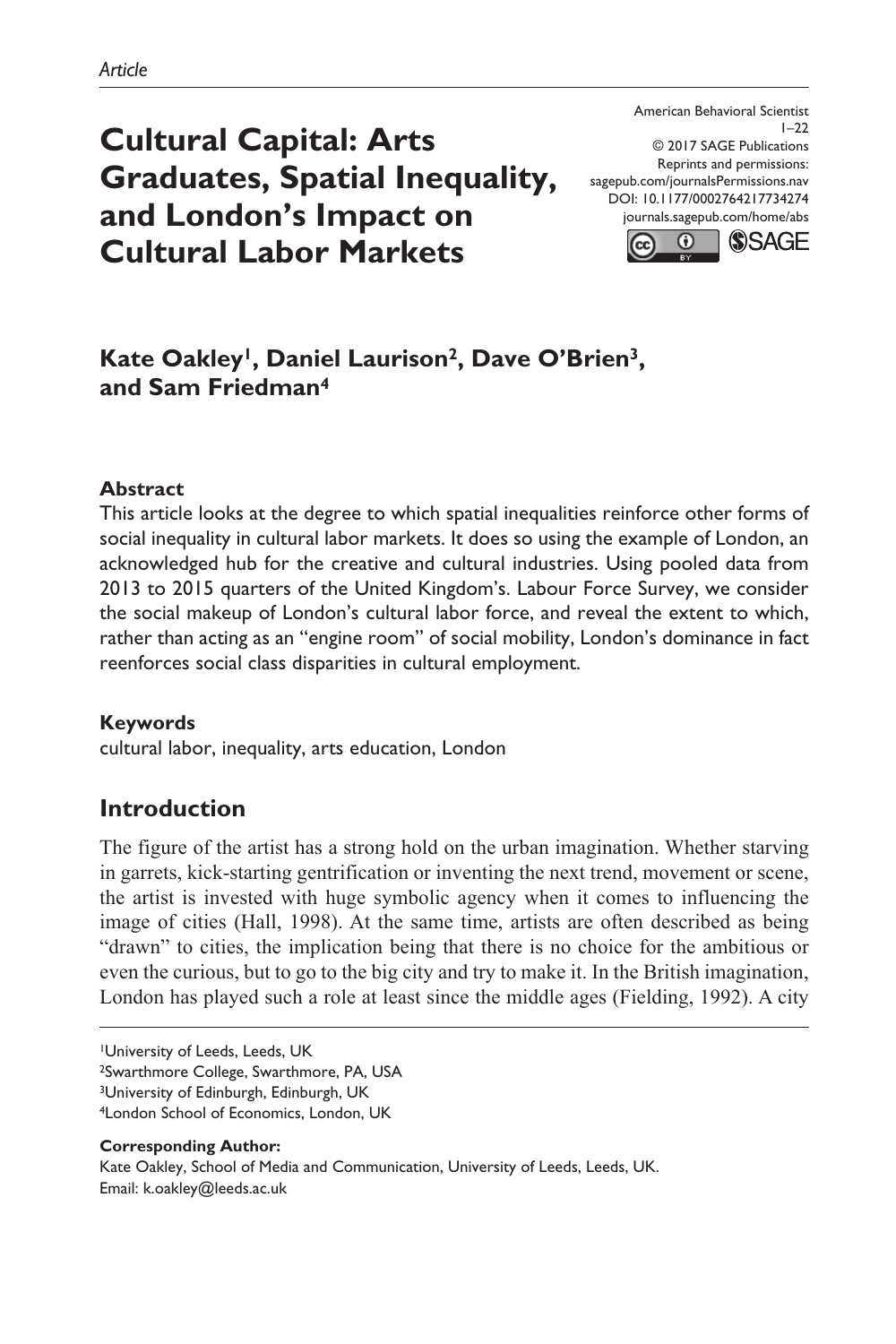whose fortunes have long been decoupled from that of its host nation, London is the financial, political, educational, and cultural capital of the United Kingdom. It represents a degree of centralization which has, wisely, not been replicated by most other countries.

This article looks at the role of London in reproducing a particular form of both social and spatial inequality in cultural labor markets. Its starting point is the discourse of the "creative city," within public policy, the argument that urban areas would retain their historic advantages in cultural production, even as digitalization made dispersed production a possibility (Mould, 2015). For many policy makers, this opened up opportunities for cities in the Global North suffering the effects of deindustrialization and has thus been embraced as an economic development strategy from Detroit to Derby. Also central to this strategy was the idea that the cultural and creative industries (CCIs) represented a labor market which was meritocratic, and which opened up opportunities to women, those from Black, Asian, and Minority Ethnic (BAME) backgrounds, and working-class people, who had been not only disadvantaged in other professional labor markets but particularly hard hit by the form of neoliberal economic growth (Oakley, 2014). These assumptions have proved to be ill-founded, as even advocates of this position, such as economic geographer Richard Florida (2017), have recently admitted. Culture labor markets, far from opening up opportunities, in fact tend to be dominated by White men from relatively privileged backgrounds (Friedman, O'Brien, & Laurison, 2016).

This article considers this relationship between *place* and other forms of inequality, particularly as it applies to global cities like London. Specifically, the article looks at how the cultural dominance of world cities like London operates at the level of the labor market, and the way in which, by clustering particular sorts of cultural activities, it reinforces other socioeconomic, for example, gender, ethnicity, and particularly class-based, divides. It also considers the role of higher education and particularly arts education within this phenomenon. London is not simply home to high-level cultural employment but to some of the United Kingdom's more elite art colleges (Banks & Oakley, 2016). Does higher education, as is sometimes the case within other professional labor markets, have an "equalizing" or mitigating effect on these inequalities? How does the relatively weak link between credentialization and professional cultural practice play into this? And what are the challenges from this analysis for arts educators at a time of rising inequality?

The first section of the article sketches out the relevant literatures and the policy discourses of which they are a part. The CCIs have become central to the economies of many countries (United Nations Conference on Trade and Development, 2015) but they are also used to make other normative claims of meaning, identity, even equity (Oakley & O'Brien, 2015). The second part of the article challenges some of those claims, using data on industry composition, class origin, and the "London effect." Our analysis provides an important frame for discussions of the role of arts graduates in society. The analysis demonstrates that an important policy story—the link between arts education and the CCIs (Ashton & Noonan, 2013)—is not supported by data on this section of the labor force. Moreover, by reading this data from a spatial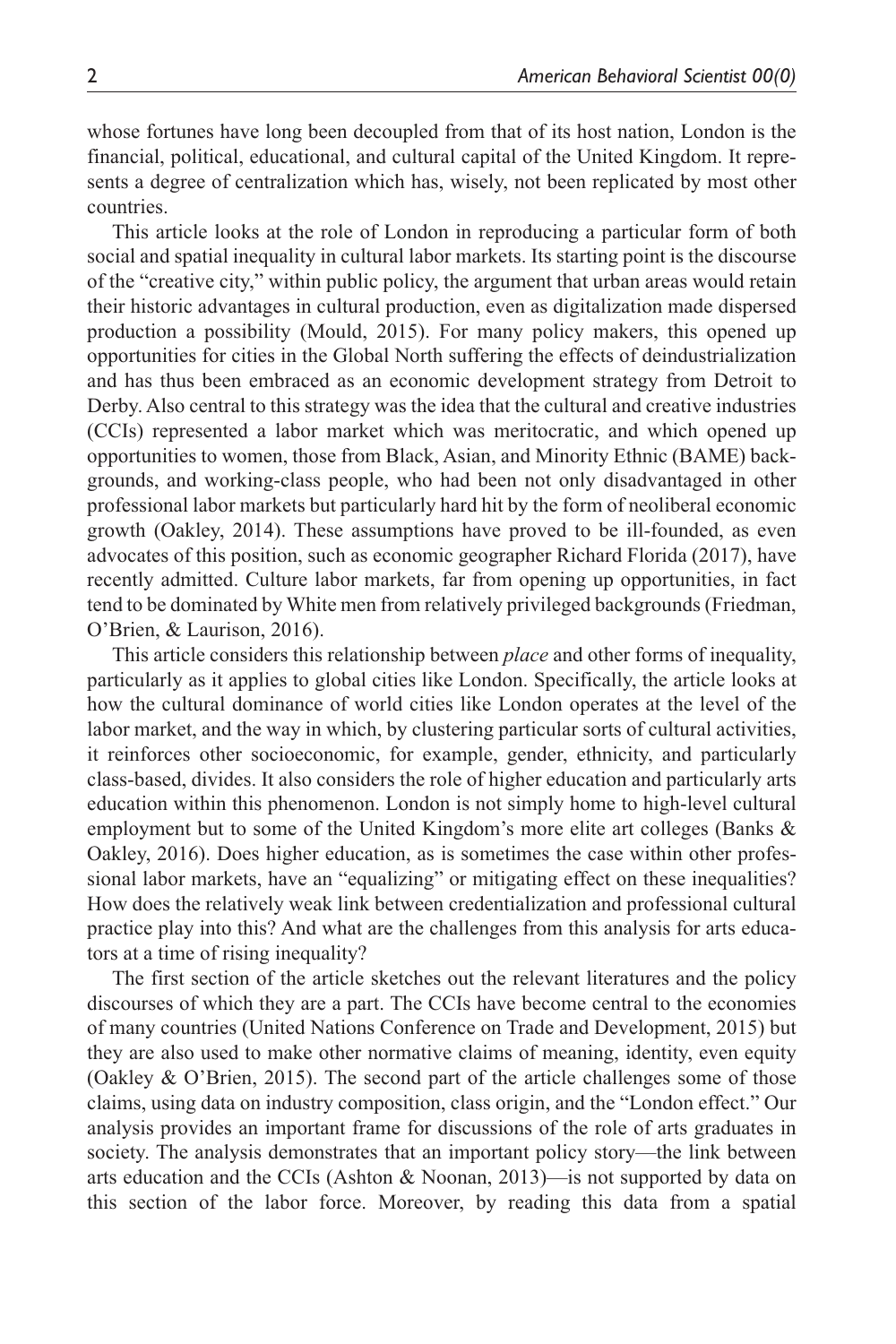perspective, a crucial element in how CCIs cluster together (Markusen & Gadwa, 2010; Zukin, 1998), we show the need for more attention to be given to the nexus between arts education, place, and the creative economy. If, as we demonstrate, arts education cannot mitigate the broader inequalities of class, race, gender, and place underpinning the creative economy, then it is vital for new lines of defense to be found in discourses of the role of arts in society.

#### **Literature Review**

#### *London: The Creative City as an Idea and as Policy*

We begin with the importance of London as a site for intersecting inequalities in the United Kingdom's approach to the creative city. The evidence suggests that most CCIs are biased to the urban; that is CCIs are more likely to be found within cities (Hall, 1998; Zukin, 1998). There are a variety of reasons for this. The tendency for cultural workers to colocate is driven by the opportunity of employment in urban networks, alongside the need for cultural producers to swap ideas and contacts, socialize together, and trade industry gossip (Currid, 2007; Lloyd, 2006). Communicating these ideas is best done face-to-face, even in activities such as videogames production that make much use of digital technology. Indeed research suggests that the higher up the value chain—and the closer to the creative elements of production—the more likely it is that face-to-face interaction will be important.

At the same time, these urban networks of cultural production have an interdependence with cultural consumption. Opportunities for cultural consumption are generally greater in cities than elsewhere, and the link between production and consumption in these places is strong, often manifest in "scenes" associated with particular sites (Crossley, 2015). Indeed, while specific cultural occupations, for example, artists, are present across national and regional geographies (Markusen, 2013), they tend to cluster in one or a handful of core cultural centers (Menger, 1999).

For firms in the CCIs, and for the associated leisure sectors from bars and clubs to coffee shops and independent retail, being located in certain areas can be invested with what is sometimes referred to as "symbolic capital" (Lloyd, 2006; Zukin, 1998). The growth in importance of creative city policies and the ideology of urban competiveness means that cities have, in recent decades, sought to "operationalize" creative activities and the associated symbolic capital to produce economic results. There has been a rise in "active state" policies from the expansion of higher education, including arts, design, and media subjects, to public investments in workspaces, studios and incubators, publicly funded networks, and intermediaries and tax incentives devised to lure firms, particularly in the media sectors, from one urban location to another (O'Connor & Gu, 2013).

Efforts to capitalize on CCI as an urban growth strategy have not been without some success. In the United Kingdom, jobs in the CCIs have continued to grow and according to the United Kingdom's Department for Culture, Media, and Sport (DCMS), they made up just over 5% of the U.K. economy in 2016, accounting for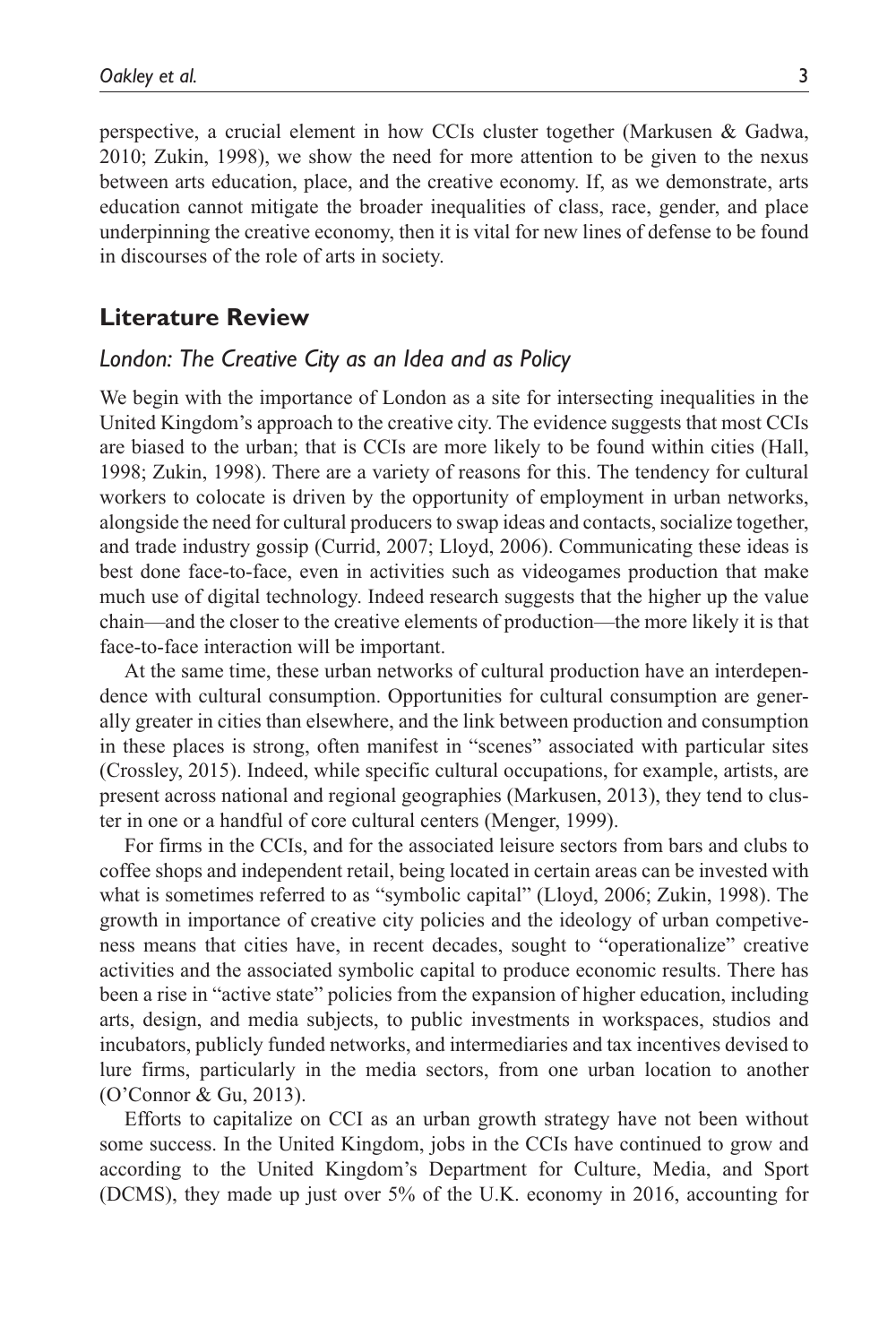some 1.9 million jobs. Between 2013 and 2014, these sectors grew by 8.9% as opposed to 4.6% for the economy overall (DCMS, 2016). Recent data (Mateos-Garcia & Bakhshi, 2016) suggests that more than 90% of local economies in the United Kingdom have seen increases in cultural sector activity, but, crucially, regional differences remain and have deepened. The counterpart to the tendency of cultural activities to cluster together is that they seem to cluster more effectively in some cities than in others (Scott, 2000). Other towns and cities attract web designers and some back-office software production, but, in the United Kingdom, little troubles London's long-standing cultural and economic dominance. Together with the Southeast region that surrounds it, London accounts for half of all cultural sector employment in the United Kingdom, has 40% of the United Kingdom's cultural workers, and a third of all its businesses in that sector (Mateos-Garcia & Bakhshi, 2016). There is thus a clear geographic imbalance associated with cultural work in the United Kingdom. Indeed, this is reflected not just in cultural production, but in cultural consumption and associated state funding. The concentration of "national" cultural institutions helps ensure that public arts funding is more than 10 times greater per capita in London than the rest of England (Stark, Gordon, & Powell, 2013). Concurrently, debates and campaigns associated with arts education (e.g., Arts Emergency, 2017) have asserted a relationship between inequality in cultural jobs and arts courses in higher education. London is especially important to this story as a result of its dominance with U.K. cultural production networks and its status as host to key arts schools, drama schools, and other creative education facilities.

In the policy imagination, far from reinforcing inequality, London has long been seen as the "engine room" of social mobility, an "escalator region" where the talented and hardworking are most readily able to get ahead in the education system and labor market (Fielding, 1992; Greaves, Macmillan, & Sibieta, 2014; Social Mobility Commission, 2016). Yet this view has recently been strongly challenged. Cunningham and Savage (2015, p. 321) argue that contemporary London is not so much an escalator region but an "elite metropolitan vortex"—"a space where the coming together of intense economic, social and cultural resources enable the crystallization of a particular elite social class formation" with "an increasing propensity toward self-recruitment." This argument has been further substantiated by Friedman, Laurisn and McMillan (2017) who uncover a marked "class pay gap" in *London's higher professional and managerial sector. These authors find that* those in these occupations working in the capital from working-class backgrounds earn, on average, £10,660 less per year than those whose parents were in higher professional and managerial employment. The inequality that separates London from the rest of the United Kingdom is mirrored, spectacularly, within the city itself. London is home to some of the United Kingdom's poorest citizens, while such is the concentration of the global super-rich that even many of its middle-class residents feel squeezed out of its housing market (Atkinson, Burrows, & Rhodes, 2016). The wealth of the best-off 10% living within London is over 100 times greater than that of the poorest 10%.

Yet while one might expect that traditional professions such as law and medicine are dominated by the privileged—many, including in the policy community, would be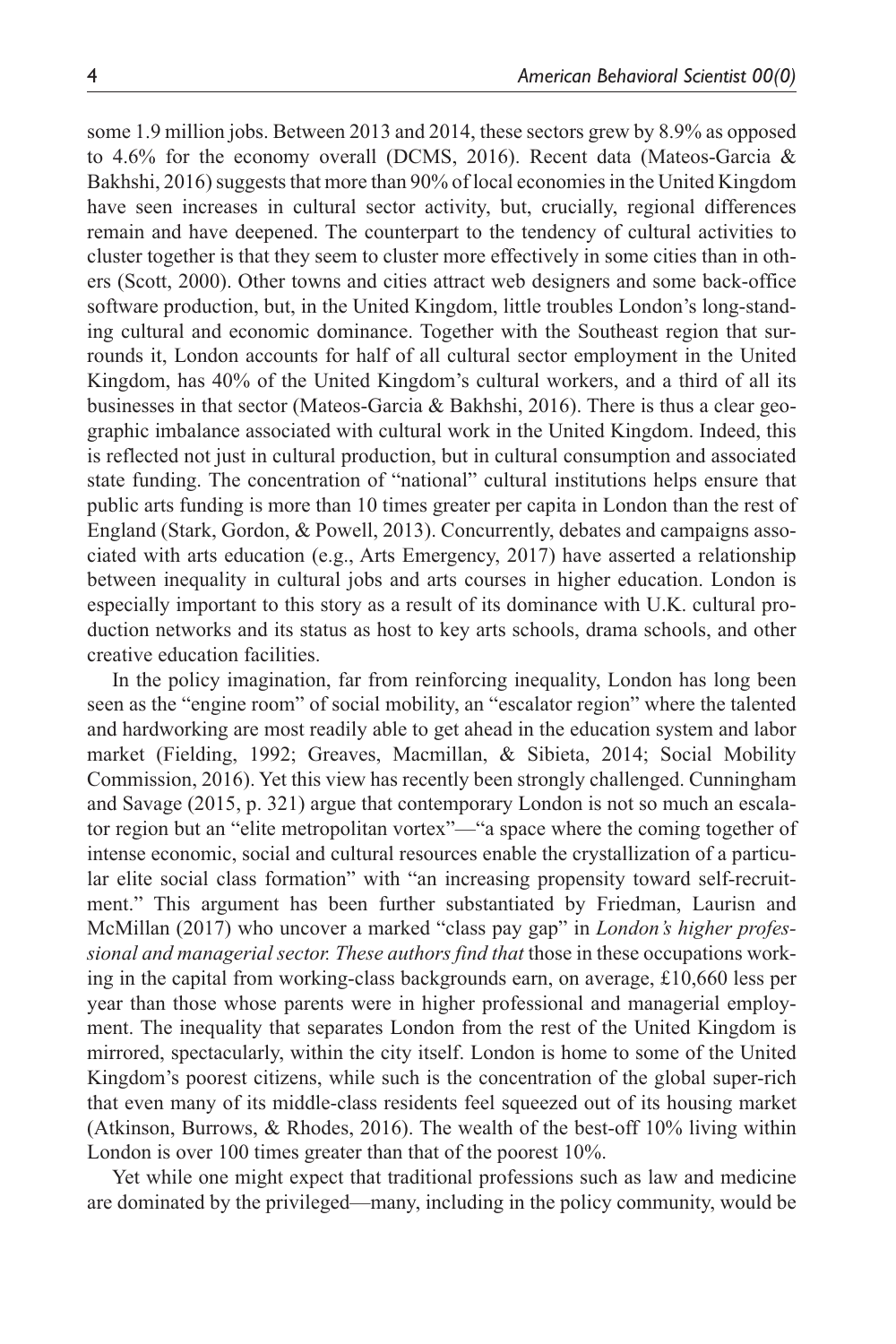surprised to learn that the same is true of the CCIs. The promotion of cultural industry strategies in economic development discourse has long suggested that not only is this sector open to talent from anywhere but that such diversity is part of their life blood (Arts Council England, 2015). Indeed, the current minister for culture in the United Kingdom has declared that the arts "are one of the greatest forces for openness and social mobility" (Hancock, 2016).

#### **Inequalities in Cultural Labor Markets**

The type of policy rhetoric associated with diversity and social mobility has gone hand in hand with questions of representation and inequality in cultural production. These questions have, in turn, been matched by the growth in academic work on cultural labor in general (Banks, 2017). What has long been apparent to scholars in the field (see Oakley & O'Brien, 2015, for a summary of this work)—that the CCI workforce is less ethnically diverse, more male, and skewed toward those of a higher socioeconomic background than most other sectors of the economy—is being increasingly recognized by the media, policy makers, and a wider commentariat, prodded in part by media coverage and by policy interventions such as the ones noted in the previous section.

O'Brien, Laurison, Friedman, and Miles (2016) have demonstrated the range of social exclusions in CCI occupations. For example, the exclusion of those from less affluent social origins: 43% of people working in publishing, 28% in music, and 26% in design come from privileged backgrounds, compared with 14% of the population coming from this same social origin. At the same time, fewer than 7% of employees in many CCI occupations were from Black or minority ethnic origins, an underrepresentation compared with the rest of the population as a whole and a major underrepresentation compared with the Black and minority ethnic origin population of London. There were also underrepresentations of women in key cultural sectors such as film, TV, radio, photography, IT, and architecture. Other data suggest a loss of women from these industries, even where the numbers entering are similar. A survey of the media sectors (film, TV, radio, and photography) reveals that women aged 35 years or more are particularly underrepresented, compared with both men of the same age and women aged less than 35 years (Creative Skillset, 2014).

Our focus within this article is primarily on class-based inequalities, and how these inequalities complicate the narrative of the creative city. Until very recently, this area has received less attention than other aspects of inequality, in part because of the difficulty of providing data on class. This is because unlike other "protected characteristics" such as age, ethnicity, disability, gender, and sexual orientation, there is no requirement on public agencies to collect data in terms of social class. Moreover, the historical narratives of class and creative work common to policy makers such as Hancock (2016) occupy an important position in distorting class as a category in cultural labor research. As Banks (2017) has commented, there was of course no "golden age," in terms of equality, class based, or otherwise in the CCIs. The "opening up" of cultural employment in the 1960s and 1970s, often symbolized by working and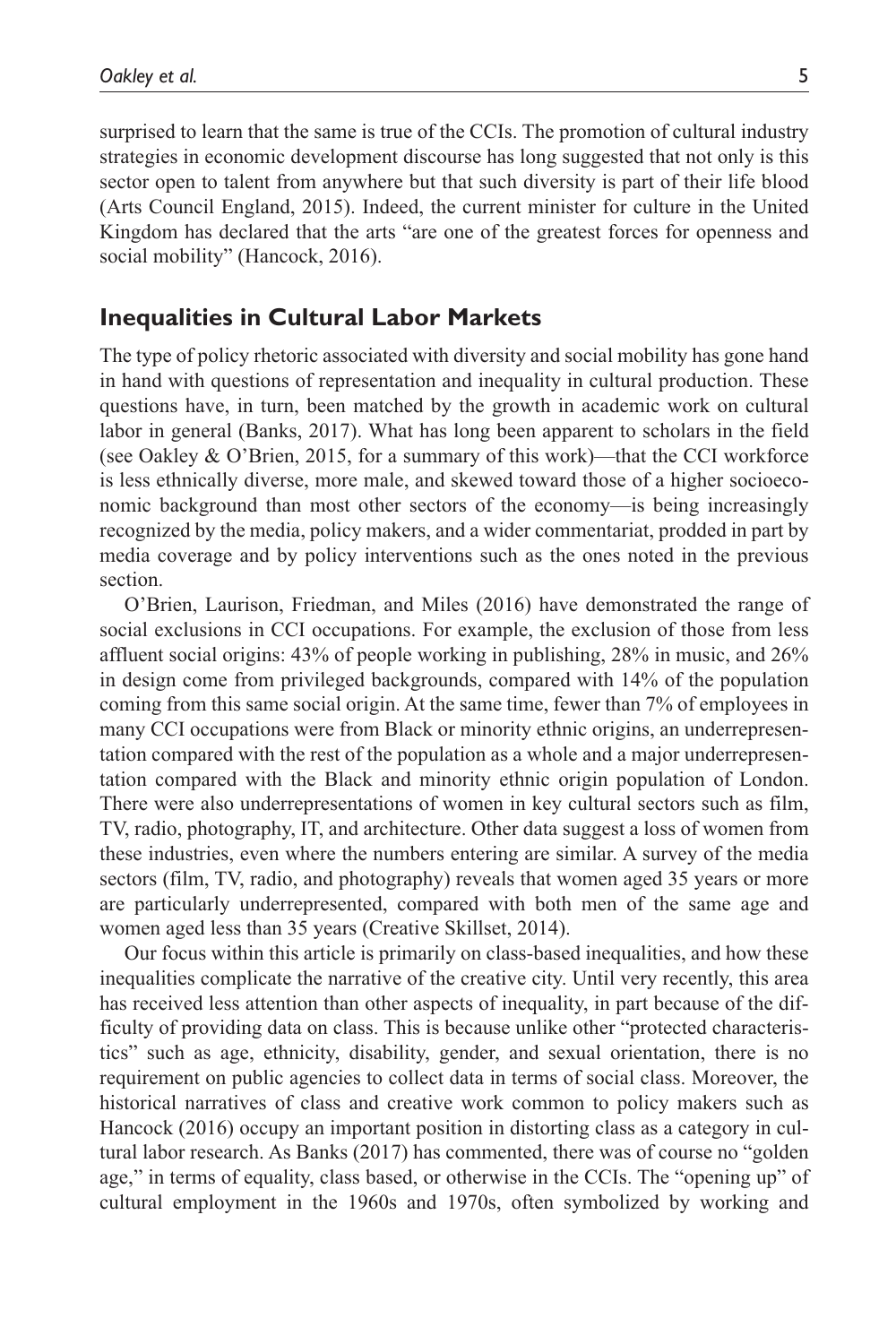low-middle class success stories from the Beatles to David Hockney, coincided with a general expansion of White-collar employment in much of the Global North and a growth in postsecondary and higher education. Yet while this created a greater sense of opportunity, there is little evidence that working-class people did better vis-à-vis the middle class. There was simply "more room at the top" (Goldthorpe, Catriona, & Clive, 1980). What the narratives of CCIs during this period did however—via a "Swinging London" myth revived at the turn of the millennium—was to cement the idea of the CCIs as open, meritocratic, even classless. Thus, the intersection of creative city, class inequality, and the economic imaginary of creative labor (Campbell, 2014) require critical scrutiny.

### **The Role of Arts Education**

One of the starting points for this critical scrutiny is education. One of the ways in which opportunities in cultural work were said to have opened up was via Britain's postwar expansion of higher education, and its diversification into polytechnics and colleges. For most of the 20th century, many smaller U.K. towns and cities had their own independent art school, predominantly serving local working- and low-middle class populations at a time when only a few universities offered fine art degrees and tended to recruit their students from more privileged social groups (Frith & Horne, 1987). The art school thus came widely to be known as an accessible alternative to university, offering the "masses" the viable prospect of practically oriented craft and aesthetic education.

This hypothesis—of higher education as the "great equalizer"—has some precedent in the literature on social stratification (Bernardi & Ballarino, 2016). For example, in a seminal paper, Hout (1988) found no association between social origin and occupational outcomes among people with a university education in the United States. A similar effect was also reported more recently in Sweden (Breen & Jonsson, 2007). Education, on this reading, served to combat class-based discriminations, albeit only for those able to gain entry in the first place.

Yet there is a crucial difference between the CCIs and other sectors of the economy, which is the relative unimportance of formal educational qualifications. Although research on arts school graduates in particular suggests that they do try to pursue careers within the arts (Oakley, Pratt, & Sperry, 2008), the relatively small number of such graduates, the importance attributed to "learning on the job," and the possibilities for developing relevant skills outside of higher education (e.g., as a hobby or pastime) means that relevant higher education qualifications are simply less important in these sectors than in others (Comunian, Faggian, & Jewell, 2011). Employers in the CCIs themselves have often shown equivocation about the relevance of formal vocational education. Many employers have not been "trained" in the crafts they practice. They may have studied something else at college, are self-taught, or have failed in a variety of jobs and careers before they found their niche (Towse, 1996). Then, where they have specialized education programs in fields like film or music, aspirants must nonetheless "gift" their labor (often as unpaid interns) to build the skills and networks to be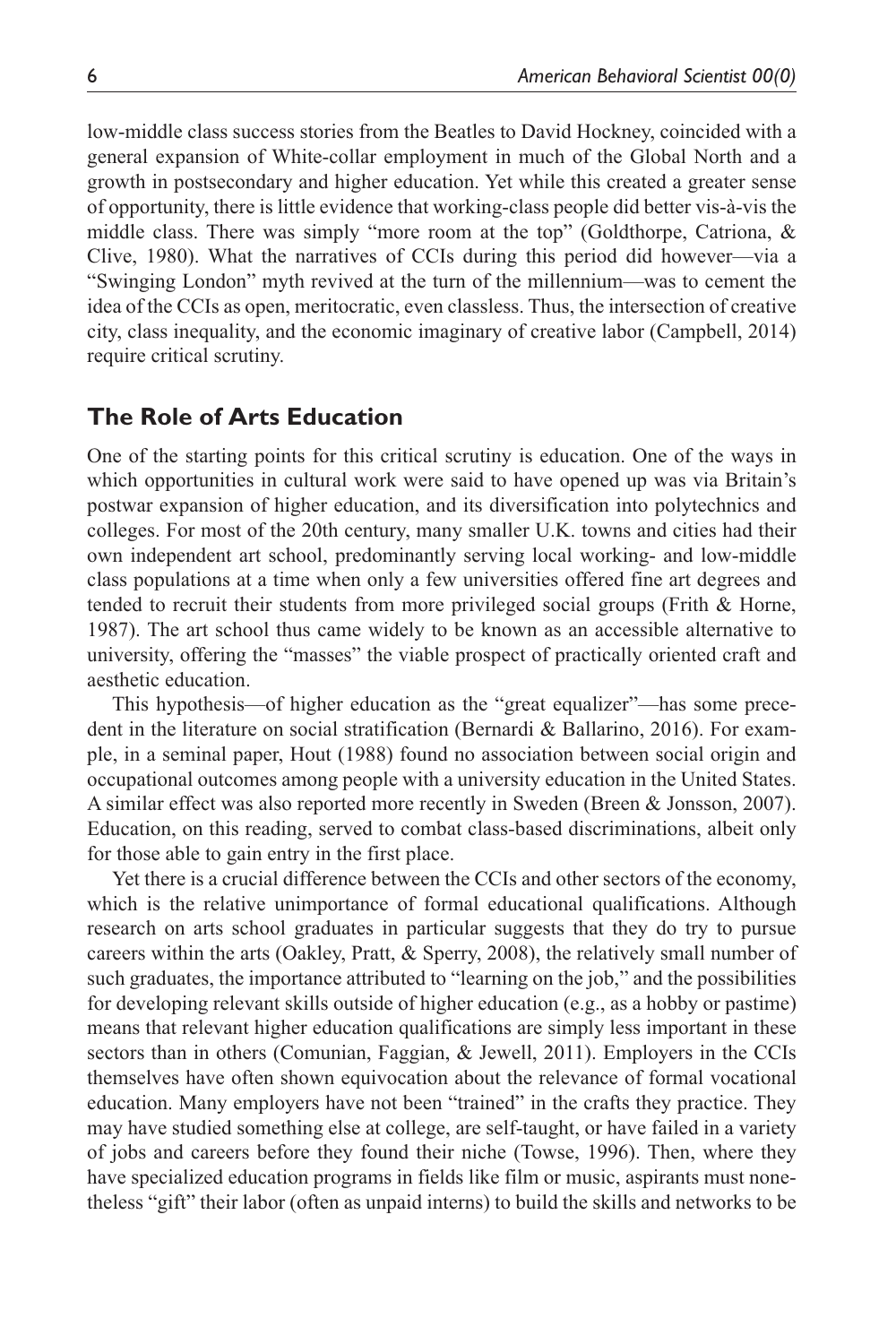considered for employment (Banks & Oakley, 2016; Frenette, 2013). This has produced a culture of skepticism among employers and reliance instead on demonstrated experience, or, on what might be called the "guru" method, whereby people's credentials are established by the quality of those they have worked with, rather than by paper qualifications.

Indeed, even those who have argued most eloquently for the importance of the arts school as a route into the CCIs (e.g., Banks & Oakley, 2016; Childress & Gerber, 2015; Frith & Horne, 1987) have not done so on the grounds of credentialization, but of socialization. In the milieu of the art school in the 1970s and 1980s, the role of the institution was as much about commitment to a cultural practice and the creation of a "scene," as it was about formalized, targeted, or vocational education. As Frith and Horne (1987) pointed out, it was college bars and student unions, equipment and studio space, combined with exposure to contemporary debates in politics and the arts, which acted as an incubator.

The period from the late 1980s onward have seen arts schools move away from this more informal, experiential, and institution-based type of learning toward greater credentialization, formal work-based learning and internships, and absorption into the University system. The art school in every U.K. city is disappearing and where it exists is likely to be part of a (high fee-charging) university. At the same time, and more disturbingly, in fields where credentialization is weak, a whole host of other social factors become more important. In the case of working in the CCIs, these include parental background, location, social networks, and cultural capital (Duffy, 2016; Friedman et al., 2016; Randle, Forson, & Calveley, 2015). The equalizing effect of education that was the basis for the optimistic narrative of cultural work as open and meritocratic is much problematic in the current context.

#### **Data and Method**

To understand the impact of London on the cultural workforce, and thus on the production of Britain's national culture, alongside the impact, or otherwise, of specific routes into this workforce, the article now turns to an analysis of the Office for National Statistics' Labour Force Survey (LFS). The LFS represents the largest nationally representative sample of employment in the United Kingdom, with around 100,000 respondents surveyed annually. We draw on data pooled from nine quarterly LFS surveys from July 2013 to September 2015, obtained under a special license agreement so that we could match individuals across quarters, and in order to access the detailed occupational codes (four-digit standard occupational classification [SOC] 2010) for their parent's occupations. We first used the DCMS (2016) creative industries estimates in order to assign occupations (based on four-digit SOC2010 codes) to the nine sectors of the CCIs (outlined in Table 1). To consider class composition, we then identified the respondents employed in these occupations who also responded to the social origin question in the July-September 2014 or 2015 survey. This question asks respondents the occupation of the main earner parent when they were 14 years old. We then group respondents' social origins into four groups based on the National Statistics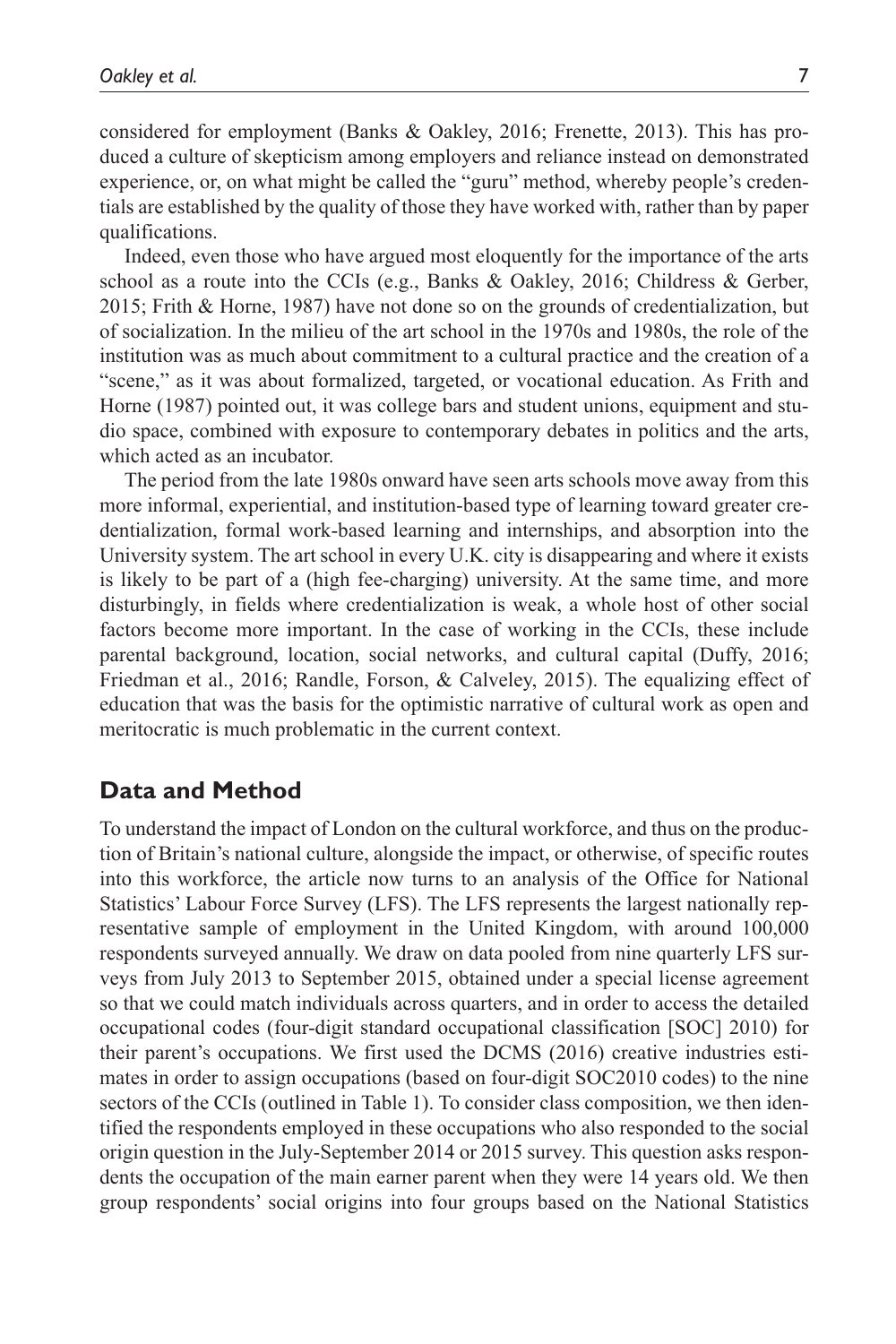|                                               | Percentage<br>of Black and<br>minority ethnic | women | age  | Average<br>Percentage of Average estimated annual Unweighted<br>earnings, £ | Ν      |
|-----------------------------------------------|-----------------------------------------------|-------|------|-----------------------------------------------------------------------------|--------|
| Advertising and<br>marketing                  | 6.8                                           | 45.6  | 41.5 | 44, 123                                                                     | 633    |
| Architecture                                  | 6.8                                           | 32.5  | 42.0 | 33,110                                                                      | 152    |
| Crafts                                        | 6.0                                           | 22.3  | 46.1 | 22,092                                                                      | 167    |
| Design: Product,<br>graphic, and<br>fashion   | 6.7                                           | 47.7  | 40.5 | 27,599                                                                      | 219    |
| Film, TV, video,<br>radio, and<br>photography | 4.2                                           | 28.4  | 41.7 | 39.458                                                                      | 207    |
| IT, software,<br>and computer<br>services     | 13.5                                          | 14.3  | 41.0 | 44.465                                                                      | 787    |
| Publishing                                    | 8.3                                           | 52.9  | 45.1 | 35,512                                                                      | 218    |
| Museums, galleries,<br>and libraries          | 2.7                                           | 64.8  | 47.3 | 24,337                                                                      | 74     |
| Music, performing,<br>and visual art          | 4.8                                           | 42.4  | 44.1 | 23,806                                                                      | 220    |
| CCI <sub>s</sub> combined                     | 8.3                                           | 33.4  | 40.9 | 40.736                                                                      | 2,677  |
| Any other<br>occupation                       | 9.9                                           | 52.1  | 47.1 | 26,219                                                                      | 61,898 |
| NS-SEC 1 and 2                                | 8.6                                           | 47.6  | 43.0 | 36,093                                                                      | 15,888 |

**Table 1.** Basic Characteristics of CCIs.

*Note*. CCI = cultural and creative industry; NS-SEC = National Statistics Socioeconomic Classification. Authors' calculations from pooled United Kingdom's Labour Force Survey Quarterly Data, 2013-2015.

Socioeconomic Classification  $(NS-SEC)^1$  classes;<sup>2</sup> those with parents in NS-SEC 1 (higher professional and managerial occupations), in NS-SEC 2 (lower professional and managerial positions), NS-SEC 3, 4, or 5 (intermediate occupations or selfemployed), or NS-SEC 6-8 (semiroutine, routine occupations, or unemployed). We also removed all those younger than 23 years, in full-time education, or older than 69 years, as the LFS collects data on those older than 69 years differently, since most people in this age group have moved into retirement. This leaves 2,677 respondents in CCI occupations, 1,514 of whom also have earnings information (1,293 with data on all covariates used in regression models).<sup>3</sup> It is important to note that the LFS does not collect earnings information for respondents who are self-employed, which we recognize is an important part of the cultural economy; thus, all reports of earnings below are only for those who are employees. The self-employed are included in our descriptive statistics below, but we are unable to say anything here about the earnings situation for self-employed workers in the CCIs. We can see, then, the three areas for analysis of the current settlement in cultural and creative jibs: the impact of broad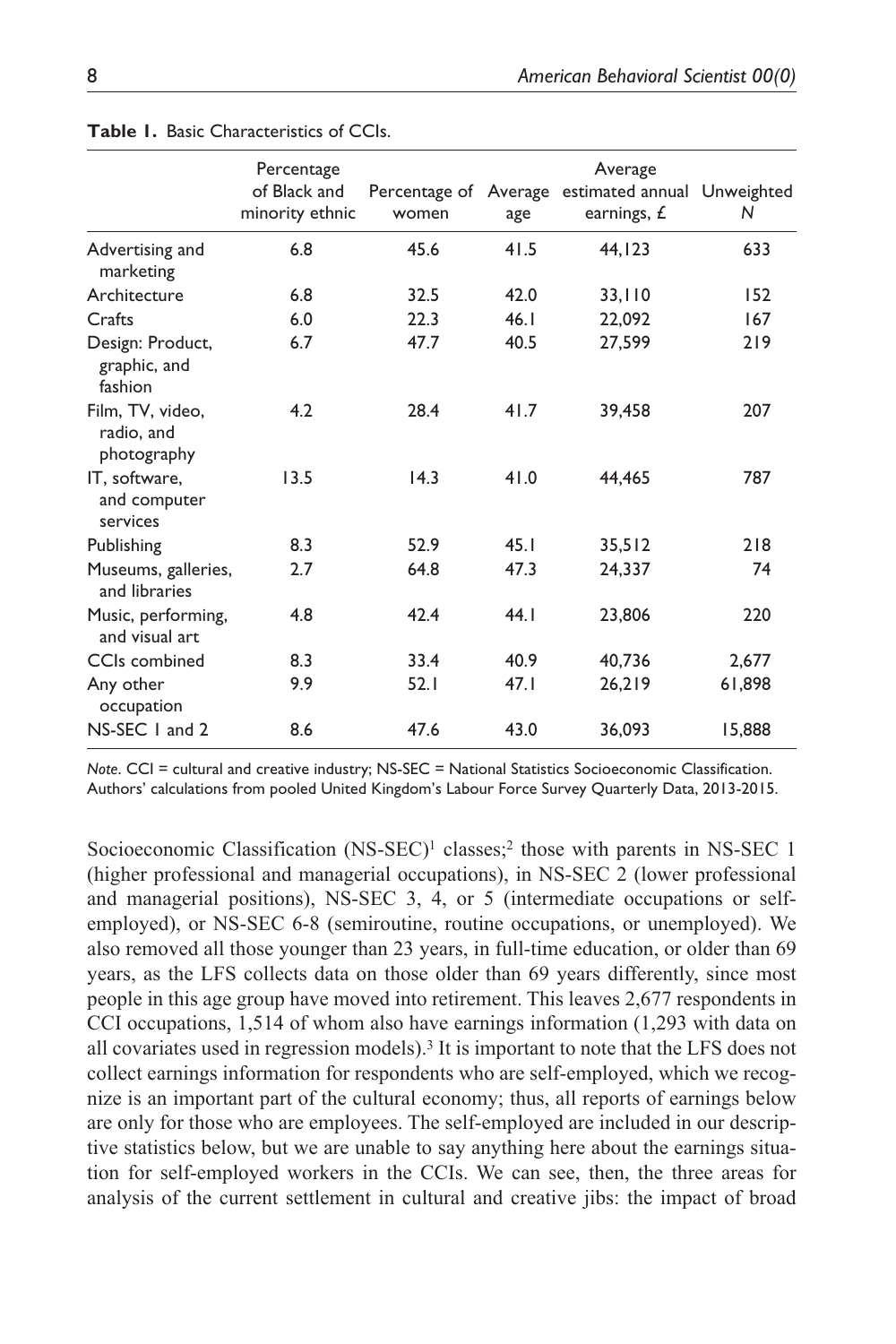social inequalities associated with class; the impact of specific social inequalities associated with geography, particularly the role of London; and the mitigating, or otherwise, effects of education, in particular arts education.

#### **The Social Composition of U.K. Cultural Employment**

We begin our analysis with a descriptive portrait of the demographic makeup of cultural employment in the United Kingdom. Table 1 shows the social composition of the CCIs in terms of ethnicity, gender, age, and earnings. It demonstrates what is now a familiar pattern that women, and to a lesser extent those from BAME backgrounds, are underrepresented in Britain's CCIs compared with the rest of the population. This finding builds on existing work by O'Brien et al. (2016) that demonstrates similar patterns in earlier LFS data, as well as the extensive literature (exemplified by Conor, Gill, & Taylor, 2015) on the gendered nature of exclusions within CCI occupations.

Table 1 also demonstrates demographic variations within the nine individual sectors that make up the CCIs as defined by the U.K. government. These data are consistent with inequality highlighted in previous research, with women particularly poorly represented in IT and BAME groups constituting less than 5% of those working in film, television, music, and museums (Banks, 2017; Oakley & O'Brien, 2015). It is also important to note the striking variations in earnings in different areas of cultural employment. Average earnings in areas such as IT and advertising, for example, are far above the national average, whereas those working in crafts, music, and museums report earnings significantly below the national average. This wide variation echoes long-standing critiques (e.g., Campbell, 2014) of the aggregation of very different forms of occupation into "creative" industries, in particular the differences in occupational structure between IT and the more "cultural" occupations associated with performance and the arts.

Next, we turn to the class composition of the CCIs. A focus on the class origins of those employed in different sectors within the CCIs, as shown in Table 2 and Figure 1, points to two significant findings. First, it is notable that those from privileged backgrounds—with parents employed in higher (NS-SEC 1) or lower (NS-SEC 2) professional and managerial occupations—form the majority in almost every part of the cultural sector. For example, those from elite origins (NS-SEC 1) make up 13.7% of the total U.K. labor force, but represent 30.2% of advertising and marketing; 22.5% of design; 25.8% of film, TV, video, radio, and photography; and 28.9% of music, performing, and visual arts. Figure 1 demonstrates the same findings but displays the results in terms of how overrepresented or underrepresented people from certain class backgrounds are in CCI occupations compared with the United Kingdom as a whole.4 This shows that those from higher managerial or professional backgrounds are more than two times more common in advertising and marketing, publishing, or music, performing, and visual arts, than in the population as a whole. Second, there is also significant variation by individual sector. Craft employment, for example, is largely made up of those from working or intermediate class backgrounds, whereas areas such as architecture and publishing are dominated by the privileged.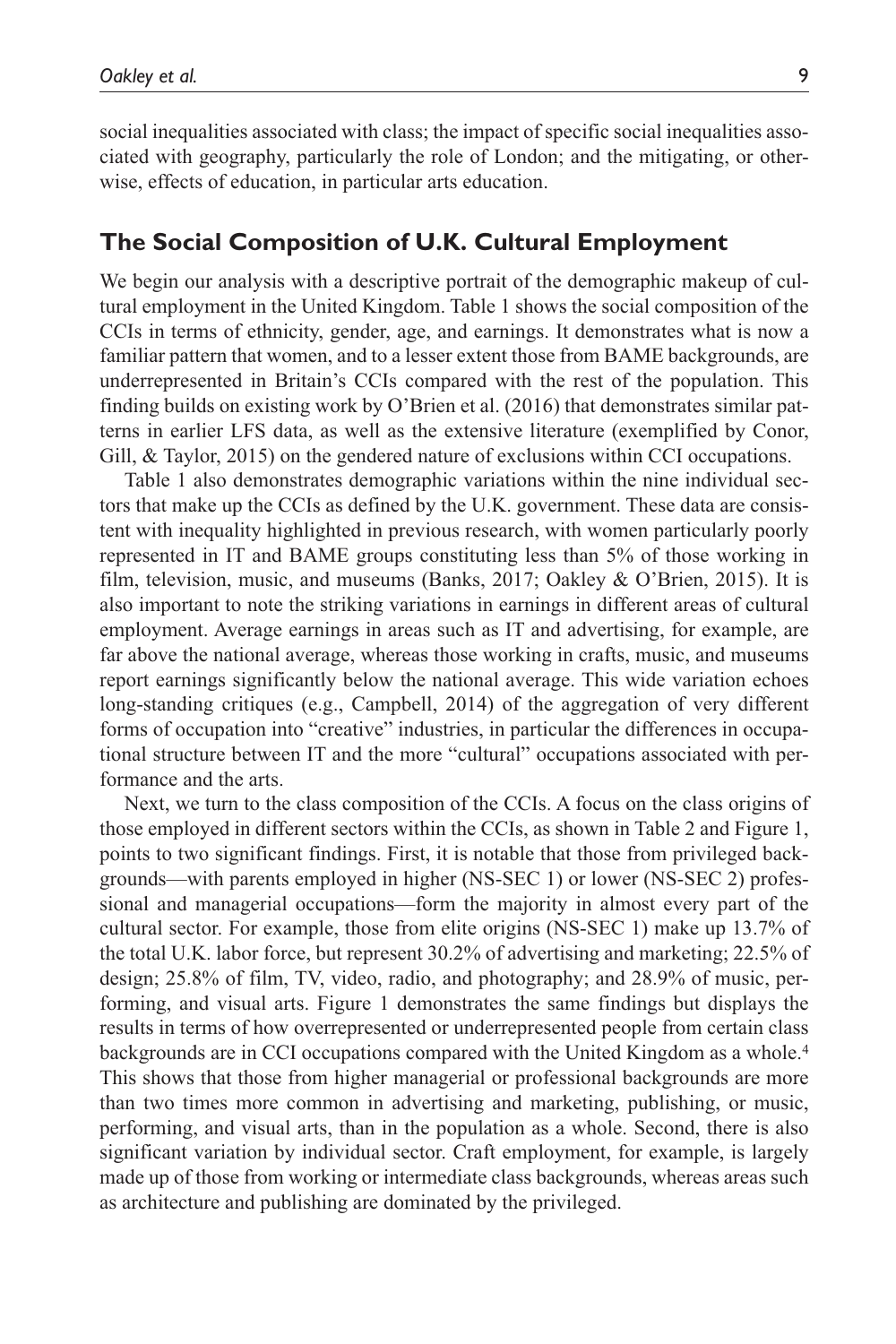|                                                 | NS-SEC I<br>parents, % | NS-SEC 2<br>parents, % | <b>NS-SEC 3-5</b><br>parents, % | <b>NS-SEC 6-8</b><br>parents, % | Total,<br>℅ |
|-------------------------------------------------|------------------------|------------------------|---------------------------------|---------------------------------|-------------|
| Advertising and marketing                       | 30.2                   | 22.6                   | 26.4                            | 20.8                            | 100         |
| Architecture                                    | 24.6                   | 23.8                   | 38.5                            | 10.4                            | 100         |
| Crafts                                          | 10.8                   | 11.5                   | 46.2                            | 32.3                            | 100         |
| Design: Product, graphic, and<br>fashion design | 22.5                   | 20.3                   | 38.9                            | 18.9                            | 100         |
| Film, TV, video, radio, and<br>photography      | 25.8                   | 28.9                   | 34.2                            | 12.4                            | 100         |
| IT, software, and computer<br>services          | 22.6                   | 22.6                   | 33.1                            | 21.1                            | 100         |
| Publishing                                      | 37.1                   | 26.3                   | 25.4                            | 12.6                            | 100         |
| Museums, galleries, and<br>libraries            | 25.8                   | 28.3                   | 21.7                            | 20.8                            | 100         |
| Music, performing, and visual<br>arts           | 28.9                   | 20.5                   | 31.6                            | 18.2                            | 100         |
| Any other occupation                            | 13.2                   | 14.6                   | 36.5                            | 35.8                            | 100         |
| NS-SEC 1 and 2 destinations                     | 20.9                   | 20.2                   | 34.8                            | 24.2                            | 100         |
| Total                                           | 13.7                   | 14.9                   | 36.3                            | 35.0                            | 100         |

#### **Table 2.** Class Origins.

*Note*. NS-SEC = National Statistics Socioeconomic Classification. Authors' calculations from pooled United Kingdom's Labour Force Survey Quarterly Data, 2013-2015. *N* for reach row same as in Table 1.

# **Results**

#### *The London Effect and Inequality*

While the data presented so far updates (and largely echoes) previous analyses of inequalities in the United Kingdom's CCIs (O'Brien et al., 2016), in this article, we are especially interested in examining whether this inequality is patterned spatially in ways that reflect London's dominance within the United Kingdom.

In Table 3, we therefore examine how the demographic makeup of cultural employment in London varies relative to the rest of the United Kingdom, both the urban and nonurban areas. The demographic differences are immediately obvious: cultural workers in London have less gender skew and are more ethnically diverse and younger than those in the rest of the United Kingdom (though there is not much difference in age between those in London and those in other urban areas in the United Kingdom). It is also striking that those employed in London's cultural sector tend to come from significantly more privileged backgrounds. While over 60% of those working in the CCIs in London are from professional or managerial backgrounds, the figure elsewhere in the country is around 45%. Those in London also earn on average 19% more than elsewhere in the United Kingdom.5 This both reflects the higher cost of living in the capital but also indicates that such employment tends to be higher status and higher profile.6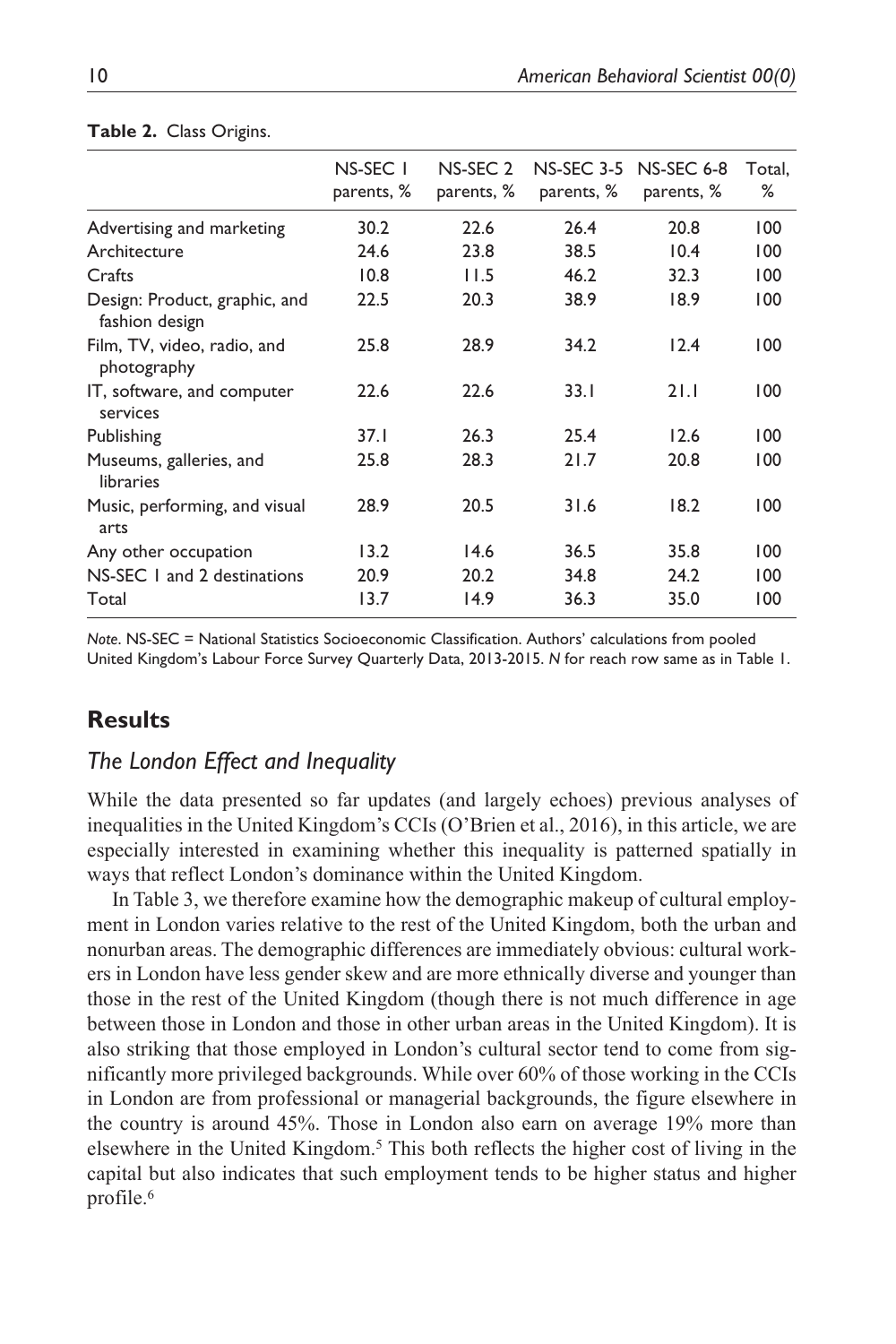

**Figure 1.** Overrepresentation and underrepresentation of class origins in each cultural and creative industry.

*Note.* CCI = cultural and creative industry; NS-SEC = National Statistics Socioeconomic Classification. Height of bars gives the overrepresentation or underrepresentation of each origin group in each CCI group. This is generated by dividing the percentage of people from an origin group in each CCI by the percentage of people in our target population as a whole from that origin; values over 1 indicate overrepresentation, and a value of exactly 1 would mean people from a given social origin are no more or less likely to be found in that occupational group than in the rest of the population; for example, it can be seen that people with NS-SEC 1 origins are over 2.5 times overrepresented in publishing.

While those from more modest social origins are underrepresented in London's cultural labor force, it is also important to ask whether they face barriers to progression once within these jobs. Existing research on the professions in the United Kingdom (Laurison & Friedman, 2016) has demonstrated a clear "class pay gap" between those from affluent and those from more humble social origins. There is also evidence that such barriers to progression exist in some sectors of the CCIs, such as acting (Friedman et al., 2016). Next, we examine this issue more widely in the CCIs as a whole, exploring how average earnings vary by social origin in London and elsewhere in the United Kingdom. Of course, earnings do not represent a definitive indicator of career progression, but in the absence of data on occupational position they represent the best available proxy and an important indicator of success in their own right. Table 4 shows two key findings. First, it demonstrates that those from lower social origins in the CCIs earn somewhat less on average in both London and the rest of the United Kingdom—a "class pay gap" across the aggregated CCI sector. Moreover, this class pay gap appears larger in London. Those from working-class backgrounds earn on average only 85%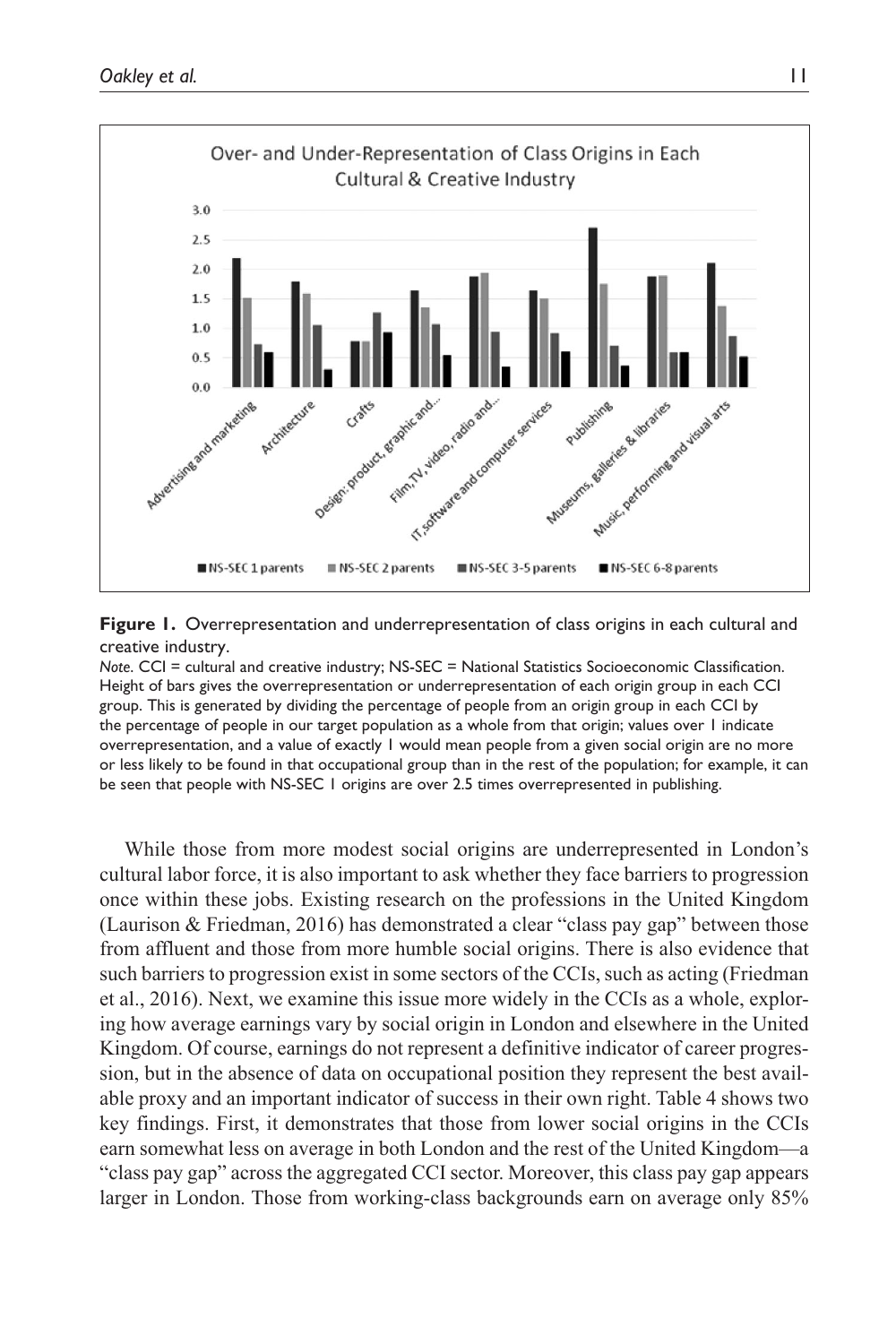|                       |        | Rest of United Kingdom |                     |        |
|-----------------------|--------|------------------------|---------------------|--------|
|                       | London | Urban, not<br>London   | <b>Not</b><br>urban | Total  |
| NS-SEC I parents, %   | 34.8   | 22.6                   | 24.9                | 23     |
| NS-SEC 2 parents, %   | 25.4   | 21.9                   | 22.1                | 22     |
| NS-SEC 3-5 parents, % | 27.1   | 34.2                   | 32.7                | 34     |
| NS-SEC 6-8 parents, % | 12.7   | 21.3                   | 20.3                | 21     |
| BAME, %               | 17.0   | 7.5                    | 1.5                 | 6      |
| Whites, %             | 83.0   | 92.5                   | 98.6                | 94     |
| Men, %                | 60.5   | 69.9                   | 63.0                | 68     |
| Women, %              | 39.5   | 30.1                   | 37.0                | 32     |
| Age (average)         | 40.3   | 41.6                   | 46.2                | 42.8   |
| Earnings (average), £ | 46,481 | 37.674                 | 44,107              | 39,089 |
| Total, %              | 23     |                        |                     | 77     |
| N                     | 619    |                        |                     | 2,058  |

**Table 3.** The Makeup of the CCIs in London and the Rest of the United Kingdom.

*Note*. CCI = cultural and creative industry; NS-SEC = National Statistics Socioeconomic Classification; BAME = Black, Asian, and Minority Ethnic. Authors' calculations from pooled United Kingdom's Labour Force Survey Quarterly Data, 2013-2015.

**Table 4.** Earnings in the Creative Sector by Class Origin, London Versus the Rest of the United Kingdom.

|                    | Estimated annual earnings of<br>those from each origin in CCIs<br>in London, £ | Estimated annual earnings of<br>those from each origin in CCIs,<br>rest of United Kingdom, £ |
|--------------------|--------------------------------------------------------------------------------|----------------------------------------------------------------------------------------------|
| NS-SEC I parents   | 49485.88                                                                       | 39825.41                                                                                     |
| NS-SEC 2 parents   | 42806.39                                                                       | 38953.32                                                                                     |
| NS-SEC 3-5 parents | 47627.14                                                                       | 40656.42                                                                                     |
| NS-SEC 6-8 parents | 41983.91                                                                       | 35948.31                                                                                     |
| Total              | 46480.52                                                                       | 39098.01                                                                                     |
| $N$ in analysis    | 269                                                                            | 1,245                                                                                        |

*Note.* CCI = cultural and creative industry; NS-SEC = National Statistics Socioeconomic Classification. Authors' calculations from pooled United Kingdom's Labour Force Survey Quarterly Data, 2013-2015.

of what those from higher professional and managerial backgrounds earn in London, whereas elsewhere in the United Kingdom the same figure is 90%.

While this class pay gap is striking, it is important to note that a distribution of earnings averages cannot tell us whether the upwardly mobile face a "class ceiling" or pay discrimination. After all there may be simple demographic explanations for this difference—the privileged could simply be older on average, which would explain these higher average earnings. Similarly, there may also be "meritocratic" explanations for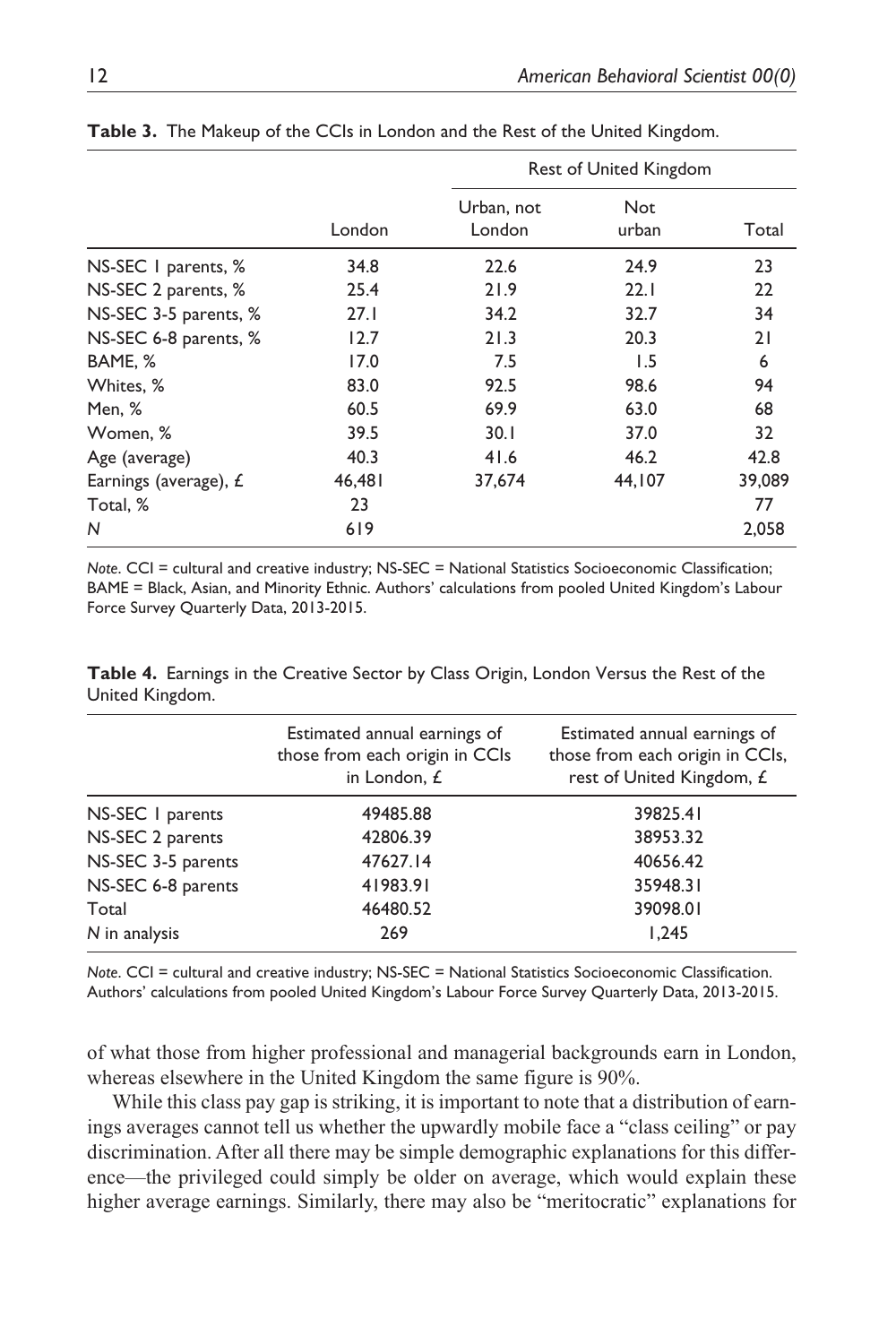the pay gap difference. For example, of particular interest to the readers of this special issue may be the hypothesis that the privileged are simply more highly or specifically educated, and if we examine cultural workers who are all graduates, or more specific types of graduates such as arts, humanities, or social sciences, it may be that the pay gap disappears.

In order to interrogate this hypothesis and to disentangle other potential sources of class-origin income difference; in Table 5, we take the CCI class pay gap in the United Kingdom as a whole and show a series of nested linear regressions that control for other potential sources of income inequality. In the first column, we include controls for gender, ethnicity, country of birth, and age as well as for paid hours worked and the quarter in which the respondent gave earnings information.7 In the second, we add measures of education: the highest degree or qualification the respondent has achieved. The third column adds a dummy variable for whether a respondent lives in London; $8$ in the final column, we add dummy variables for each of the individual sectors within the CCIs.

Significantly, Table 5 illustrates that the class pay gap in the United Kingdom CCIs is actually larger once we control for demographic variables. For example, those from working-class backgrounds who are otherwise similar in all the demographic ways we can measure, face a statistically significant pay gap of, on average, nearly £6,500 a year compared with those from higher professional and managerial backgrounds.

Table 5 also shows that this gap is somewhat ameliorated once we control for education, but the difference remains both statistically and substantively significant: working-class-origin people have predicted earnings of nearly £4,900/year less than privileged-origin people in the CCIs even net of the effect of education. Education, then, certainly does not act as the "great equalizer" in the CCIs and the direct effect of social origin persists. It is also worth comparing this with other professional and managerial occupations in the United Kingdom, where research has shown that controlling for education reduces pay gaps from £7,600 to £4,400 (Friedman, Laurison, & Macmillan, 2017), or about 40%, while here we see a 25% decrease in the estimated pay gap.

Table 5 also adds further insight into the role of London, the engine for the growth, but seemingly also the inequality, of the CCIs. Table 3 has already demonstrated that those working in London's CCIs tend to be from more privileged backgrounds, and earn more, but Table 5 demonstrates that even once we control for living in London, the class pay gap remains statistically significant. In other words, the class pay gap in the CCIs is not being driven by the fact that people from working-class backgrounds are less likely to enter London's more lucrative CCI labor market.

Indeed, it is only once we control for the specific sectors of the CCIs that the class pay gap loses statistical significance. In other words—and as demonstrated in previous analysis (O'Brien et al., 2016)—the class pay gap is partly explained by the fact that the privileged are more likely to enter higher paying sectors such as advertising, IT, and TV and Film, while those from working class, or more humble social origins, are more likely to work in sectors such as Craft, which are associated with lower pay.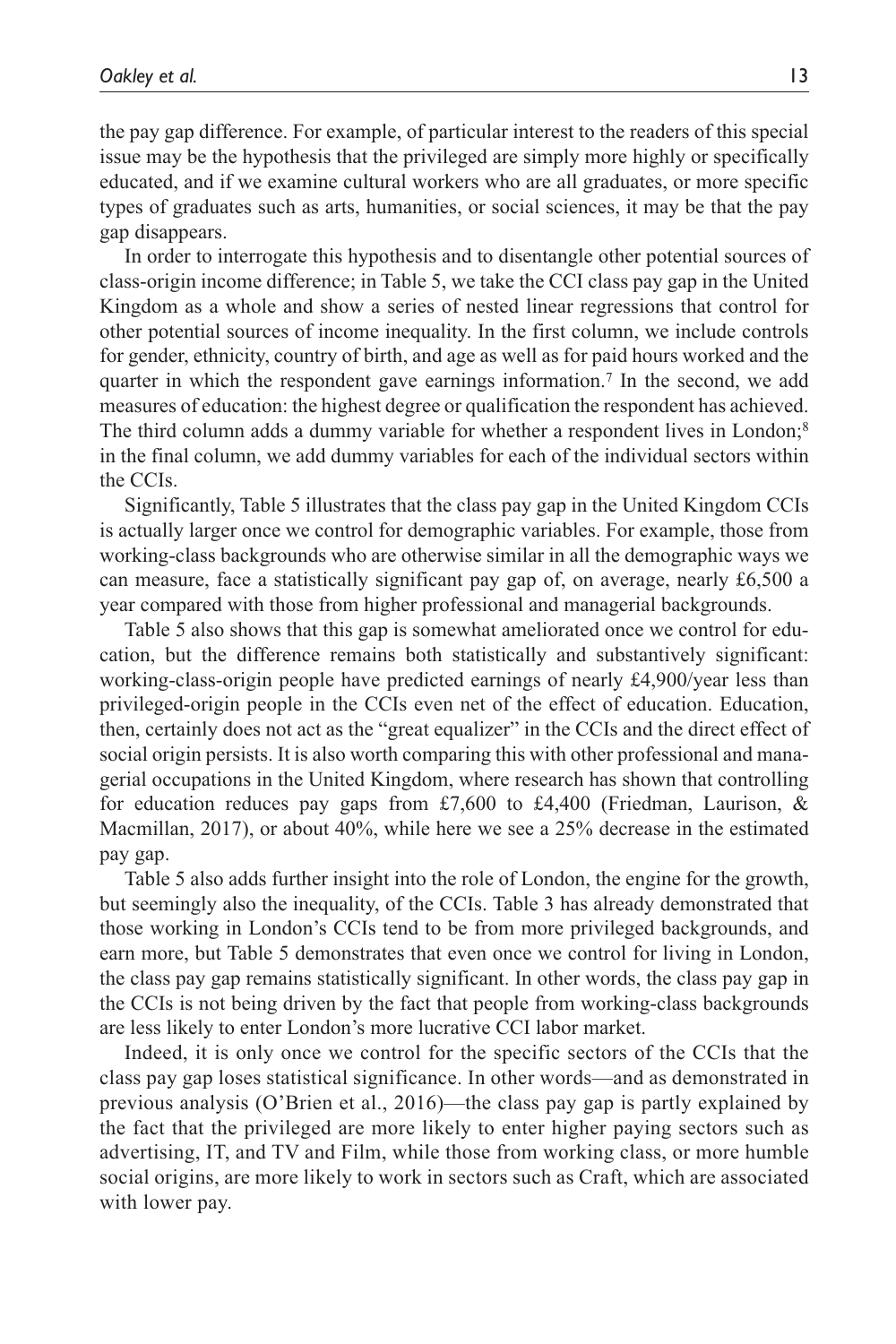|                                                 | Adding<br>demographic<br>controls | Adding<br>education | Adding<br>London | Adding<br>specific CCI |
|-------------------------------------------------|-----------------------------------|---------------------|------------------|------------------------|
| Origin (vs. NS-SEC 1)                           |                                   |                     |                  |                        |
| NS-SEC 2 parents                                | $-1,709$                          | $-1.402$            | $-1.092$         | -526                   |
| NS-SEC 3-5 parents                              | $-2,985$                          | $-1.392$            | $-595$           | 4 I I                  |
| NS-SEC 6-8 parents                              | $-6,487**$                        | $-4.894*$           | $-3.961*$        | $-3,288$               |
| Age (in years)                                  | 394***                            | 439***              | 449***           | 514***                 |
| Non-White (vs. White)                           | -247                              | $-1.124$            | $-2.054$         | $-2.528$               |
| Women (vs. Men)                                 | $-9,546***$                       | $-9,685***$         | $-10,087***$     | $-9,549***$            |
| Country of birth (vs. England)                  |                                   |                     |                  |                        |
| Outside United Kingdom                          | 1,135                             | 1.237               | 75               | $-173$                 |
| Northern Ireland                                | $-7.892*$                         | $-8.084**$          | $-7.512*$        | $-6,701*$              |
| Scotland                                        | $-5,838*$                         | $-5.374*$           | $-4.884*$        | $-4,890*$              |
| Wales                                           | 2,974                             | 1,485               | 2.774            | 2,031                  |
| Paid hours worked                               | 300***                            | 305***              | 297***           | 299***                 |
| Degree type (vs. no degree)                     |                                   |                     |                  |                        |
| Arts or architecture                            |                                   | 443                 | 7                | 3.119                  |
| Any other degree                                |                                   | 10,487***           | 9,959***         | 8,188***               |
| Live in London (vs. other                       |                                   |                     | $6,600**$        | 7,039***               |
| United Kingdom)                                 |                                   |                     |                  |                        |
| CCI (vs. IT, software, and computer services)   |                                   |                     |                  |                        |
| Advertising and marketing                       |                                   |                     |                  | 4,046                  |
| Architecture                                    |                                   |                     |                  | $-5,920*$              |
| Crafts                                          |                                   |                     |                  | $-20,166$ ***          |
| Design: Product, graphic,<br>and fashion design |                                   |                     |                  | $-10,055***$           |
| Film, TV, video, radio, and<br>photography      |                                   |                     |                  | $-5,843$               |
| Publishing                                      |                                   |                     |                  | $-8,64$  ***           |
| Museums, galleries, and<br>libraries            |                                   |                     |                  | $-18.692***$           |
| Music, performing, and<br>visual arts           |                                   |                     |                  | $-10,069**$            |
| Constant                                        | $18.217***$                       | $11,317**$          | $10,171*$        | 9.479*                 |
| Ν                                               | 1,293                             | 1,293               | 1,293            | 1,293                  |
| R <sup>2</sup>                                  | .095                              | .128                | .136             | .192                   |

**Table 5.** Regressions of Pay in the CCIs.

*Note.* CCI = cultural and creative industry; NS-SEC = National Statistics Socioeconomic Classification. Authors' calculations from pooled United Kingdom's Labour Force Survey Quarterly Data, 2013-2015. The quarter in which respondents reported earnings is included as a control in all models but coefficients are not shown here for space reasons. \*p<.05, \*\*p<.01, \*\*\*p<.001.

### *Art Education, Credentials, and the Labor Market*

Although cultural labor markets have above-average representation of those with undergraduate degrees (see Tables 6 and 7), there is no simple coupling of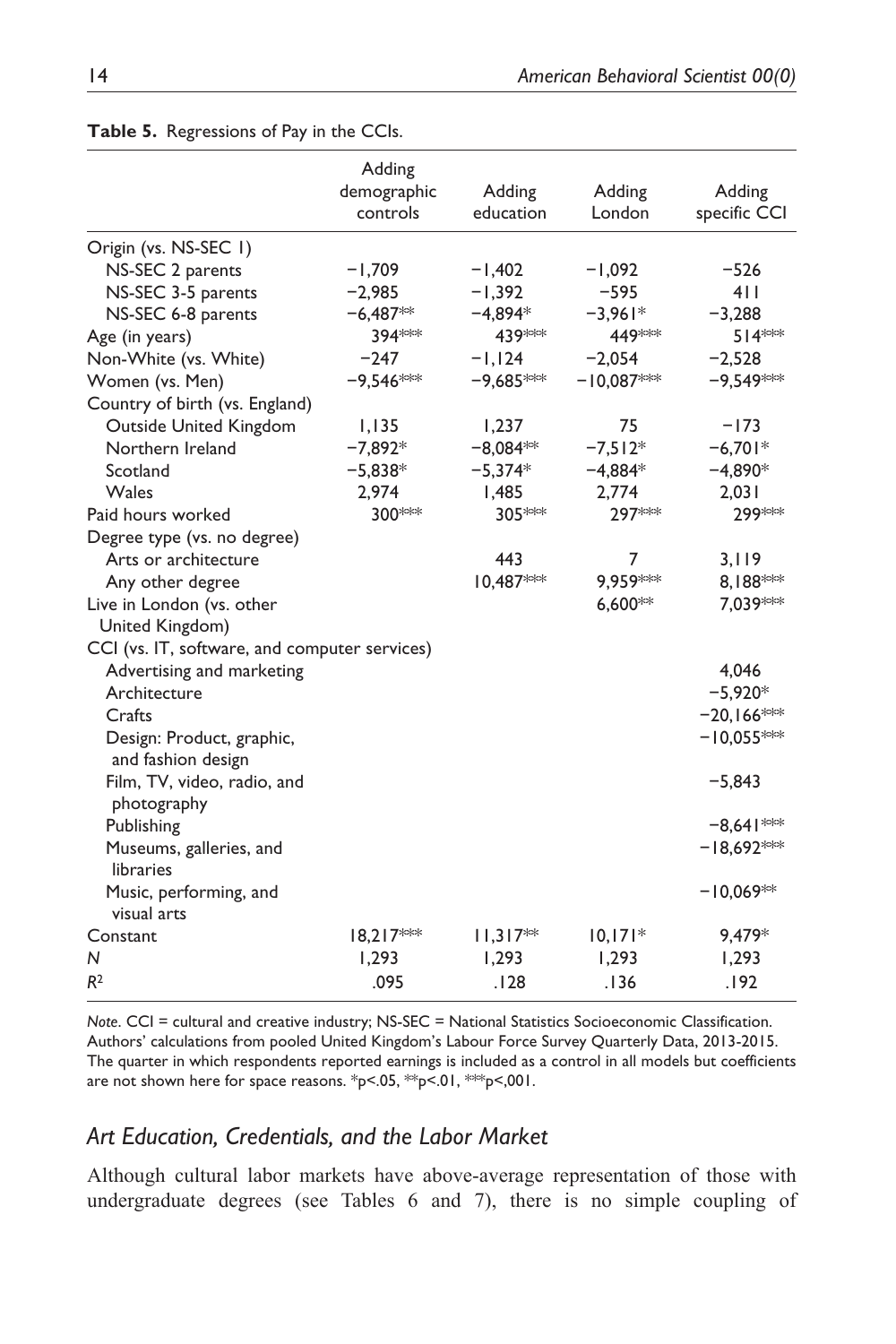|                                              | Percentage of arts graduates<br>in each destination |
|----------------------------------------------|-----------------------------------------------------|
| Advertising and marketing                    | 2.5                                                 |
| Architecture                                 | 8.2                                                 |
| Crafts                                       | 1.0                                                 |
| Design: Product, graphic, and fashion design | 5.7                                                 |
| Film, TV, video, radio, and photography      | 3.8                                                 |
| IT, software, and computer services          | 2.0                                                 |
| Publishing                                   | 0.8                                                 |
| Museums, galleries, and libraries            | 0.3                                                 |
| Music, performing, and visual arts           | 5.8                                                 |
| Any other occupation                         | 69.9                                                |
| Total                                        | 100                                                 |
| N                                            | 1.224                                               |

#### **Table 6.** Destinations of Those With Arts Degrees.

*Note*. Authors' calculations from pooled United Kingdom's Labour Force Survey Quarterly Data, 2013- 2015.

|                                                 |        | Any degree, % Arts degree, % | Significant earnings<br>return for an arts<br>degree (vs. no degree) |
|-------------------------------------------------|--------|------------------------------|----------------------------------------------------------------------|
| Advertising and marketing                       | 57.4   | 9.8                          | No                                                                   |
| Architecture                                    | 84.0   | 90.5                         | No.                                                                  |
| Crafts                                          | 17.9   | 48.0                         | No                                                                   |
| Design: Product, graphic, and<br>fashion design | 44.1   | 86.7                         | Yes                                                                  |
| Film, TV, video, radio, and<br>photography      | 51.4   | 48.3                         | No                                                                   |
| IT, software, and computer<br>services          | 58.2   | 6.3                          | No                                                                   |
| Publishing                                      | 70.3   | 8.0                          | <b>No</b>                                                            |
| Museums, galleries, and libraries               | 79.I   | 8.3                          | No                                                                   |
| Music, performing, and visual arts              | 54.3   | 68.4                         | <b>No</b>                                                            |
| Any other occupation                            | 21.5   | 7.8                          | No                                                                   |
| CCI <sub>s</sub> total                          | 56.3   | 28.9                         | No                                                                   |
| Total                                           | 23.0   | 10.0                         |                                                                      |
| N                                               | 58,589 |                              |                                                                      |

#### **Table 7.** Degrees and Arts Degrees in the CCIs.

*Note*. CCI = cultural and creative industry. Authors' calculations from pooled United Kingdom's Labour Force Survey Quarterly Data, 2013-2015. The third column gives the results of regressions identical to Column 3 of Table 5, for each individual CCI.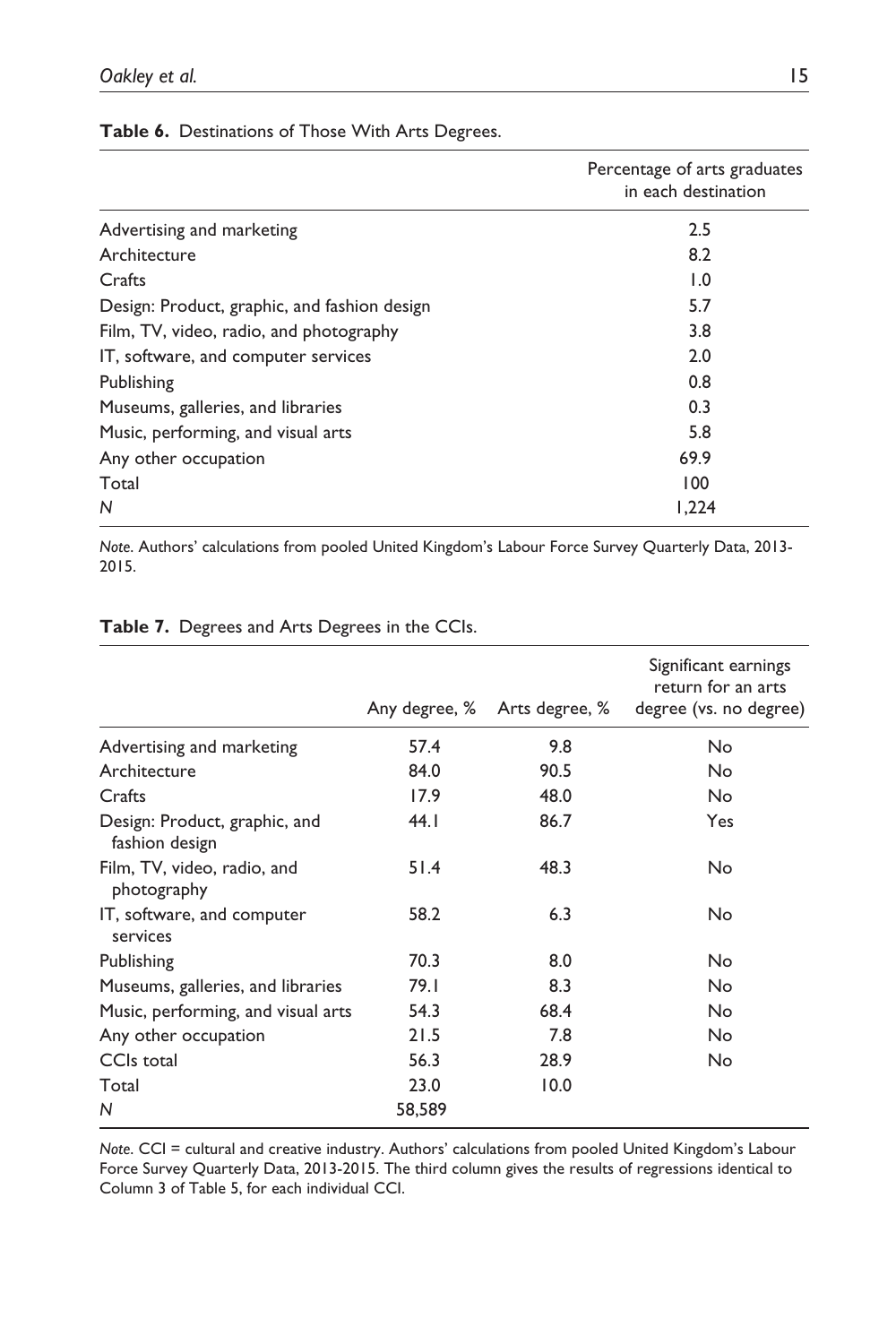qualification with employment trajectories. There are of course areas, from acting to museum curating, where formal training in a specific discipline is strongly linked to employment. But it is equally likely to be the case that a general humanities or social science degree, coupled with interest in consumption or personal practice, is what leads to a career in the cultural occupations. Similarly, as Table 6 shows, those with arts degrees work throughout the economy.

As Table 7 shows, while over half of those (56%) working in the United Kingdom, CCI occupations have a university degree, only 29% are arts graduates. Moreover, and most notably, in every CCI occupation apart from design, we do not find a statistically significant earnings return (based on conducting regressions of earnings for each CCI separately) for having studied an arts degree compared with not having been to university at all.

The relatively weak link between credentials and employment therefore mean that arts education cannot perform the same equalizing function that it may do in other cases, because its impact on the labor market is simply less important.

#### **Discussion and Conclusion**

The closing comment of the previous paragraph gestures toward an uneasy conclusion for those seeking to hold onto meritocratic narratives of cultural work. Indeed, it suggests that even higher education, which the literature on professions suggests might assist in mitigating the effects of social inequality, is insufficient to overcome the impact of class and geography on creative occupations. As our analysis shows, cultural labor markets are highly unequal. From our case study of the United Kingdom, we can see women, those from racial and ethnic minorities, and individuals from workingclass backgrounds are all underrepresented in professional employment, with notable skews in some of the more prestigious sectors. For example, in the cluster of occupations containing film and TV, less than 5% of the workforce is from an ethnic minority and less than 30% are women. There is also strong evidence that those from workingclass backgrounds are underrepresented across the board, again particularly in those sectors with the greatest symbolic capital and (arguably) the greatest influence, for example, film and TV or publishing. Such findings also support the major media and public debates over the struggles for cultural representation.

What has been less discussed, however, are the ways in which space and place, and particularly spatial inequality, plays into this story. There is a huge and long-standing literature, particularly within economic geography, on the location of cultural production (Pratt, 2008), the dominance of particular urban centers (Scott, 2000) and on the way in which public policy has sought to develop the CCIs outside of these dominant areas (Lee, Hesmondhalgh, Oakley, & Nisbett, 2014). Behind much of this work is an implicit story about inequality—why some cities rather that others? Why is symbolic capital so vested in Paris, New York, or Milan, but not Montpelier, Dayton, or Catania? Can public policy change this dynamic and can, as Richard Florida and others have claimed, any place become a hotspot for the creative class? It is against this background that, as scholars who write about inequality, we sought to bring together work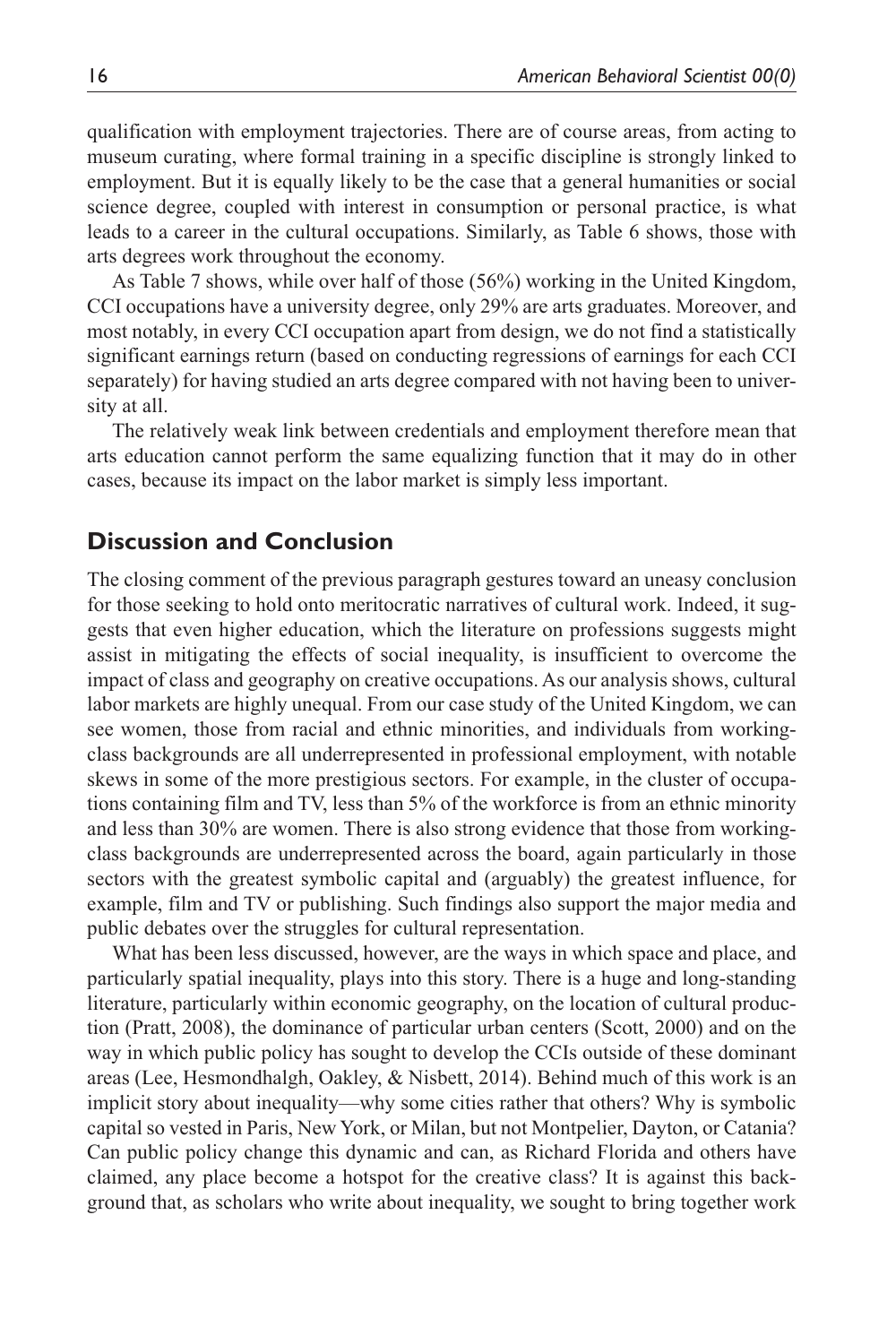on space and place and on labor markets and to examine the ways in which the cultural, social, and economic current of this story reinforce one another.

In our case, the focus of attention was London, which as the article explains, dominates British cultural, political, and economic life in ways which are extreme and unusual, though we believe that the findings do have implications for other, less centralized societies, where cultural and symbolic power is nonetheless vested in a small number of specific "cultural capitals." Our findings suggest that there is a "London effect," with those employed in London's cultural sector more likely to come from privileged backgrounds than in the rest of the United Kingdom. Those in the cultural sectors in London earn more than in the rest of the United Kingdom, which is hardly surprising, but there is also a class-related pay gap; workers from lower socioeconomic origins in the CCIs earn less on average in both London and the rest of the United Kingdom—a "class pay gap" across the aggregated CCI sector. But this class pay gap is larger in London, where those from working-class backgrounds earn on average only 85% of what those from higher professional and managerial backgrounds earn, whereas elsewhere in the United Kingdom, the same figure is 90%. As a reminder, our findings on earnings only apply to those who report earnings, not to the 12% of CCI workers who say they are self-employed, or the 33% of CCI workers who do not report earnings for other unknown reasons. That is an important limitation, however, this is the best available data on earnings in the CCIs, and while there may be other patterns for the people who do not report, we believe these patterns are an important basis for future research.

In other professional sectors, there is evidence that higher education substantially mitigates this class origin pay inequality. However, in the CCIs, the equalizing effect of higher education is significantly more modest. This may, of course, change over time, as the workforce, along with the rest of society, becomes more credentialized. We will, of course, need to return to this question over time. However, our current analysis has two important implications for arts graduates and their educators. The first is that the economic case for arts education must be rethought in the face of evidence suggesting arts education is yet to deliver a secure, credentialized, route into the CCIs (see Martin & Frenette, **IN PRESS**, for more on unequal professional outcomes among U.S. arts graduates). The second lies in the defense of the art school and arts education. In our analysis of British data, the financial case for arts education, in terms of future earnings (and leaving aside exceptionally successful "stars"), is weak. Other nations' artistic labor markets may have different dynamics protecting returns on arts education (e.g., Bille & Jensen, 2016 on Denmark) and it may be the case that arts education is providing valuable skills for other sectors of the economy and other forms of economic activity beyond CCIs (Bridgstock & Cunningham, 2016). Entrepreneurial activity is clearly part of that; the Strategic National Arts Alumni Project data suggest that some 16.1% of arts graduates in the United States claim to have founded a nonprofit or for-profit at some point in their working lives (Frenette & Tepper, 2016). The specific dynamics of British cultural labor markets, along with the destinations of artistic graduates, suggests that justifying these experiences in terms of social justice or in terms of broader economic impact, as has become *de rigeur*, is limited.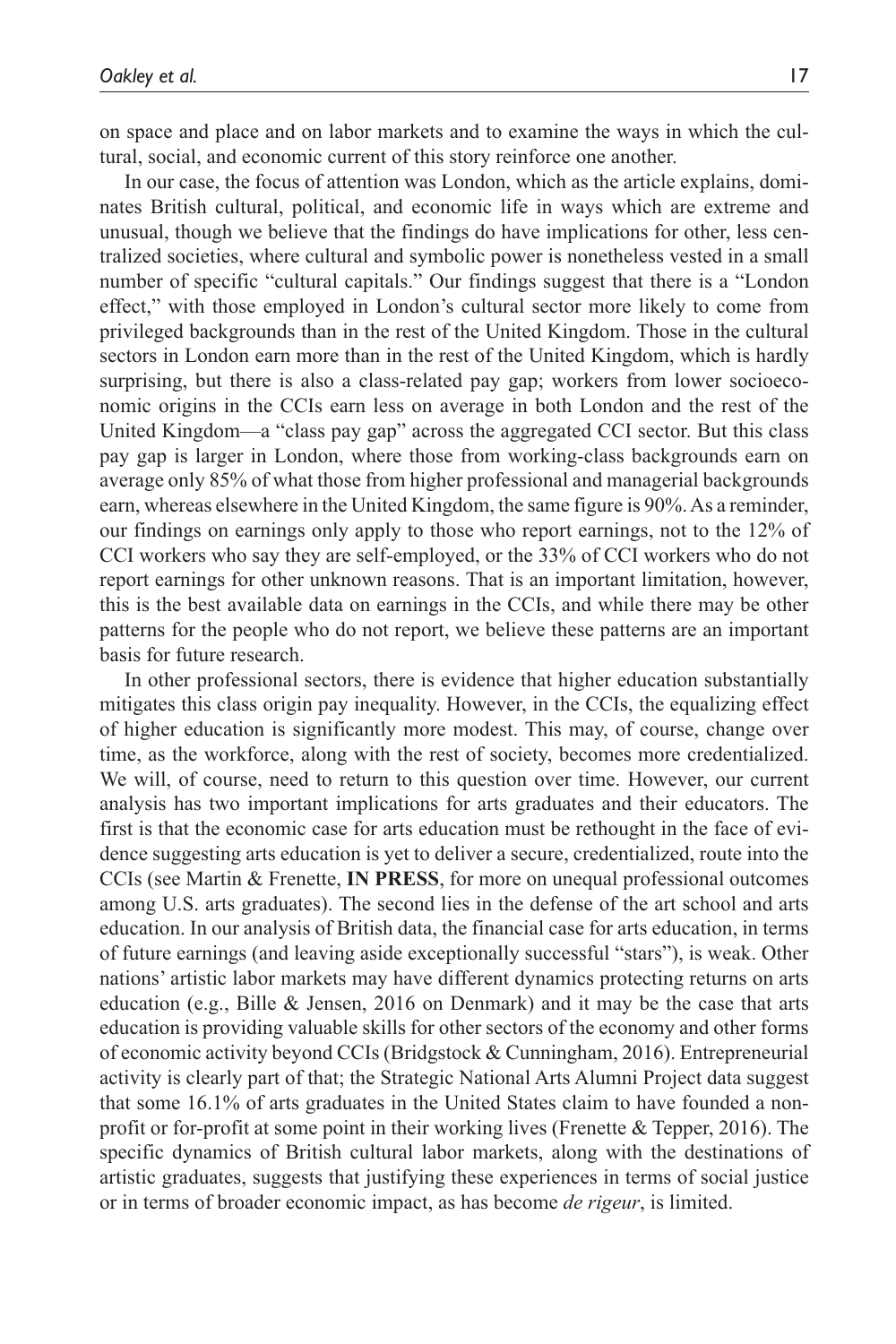The traditional narrative of the art school, and the sorts of defense offered by Frith and Horne (1987), drew on the importance of place in association with the values of the institution. As our analysis of the uneven geography of the creative labor force suggests, there is a need to return attention to spatial issues when considering cultural work. As it stands, the interventions to make towns and cities "creative" in the United Kingdom has not challenged London's dominance of this section of the labor force. Nor has the creative ethos and the meritocracy of talent seemingly fostered by the arts degree overturned this settlement.

If we are to see society fairly reflected in its cultural workforce, then creative city policy must interact with broader issues of the uneven geography of the nation. Moreover, the assumption that any single policy intervention, whether urban, educational, or cultural, will untangle the Gordian knot of CCI inequality must be challenged. This challenge, as we have shown, requires the intersection of cultural, educational, industrial, and urban policy to address both the well-known inequalities of culture and the "London Effect" we have demonstrated. The challenge is steep, but the opportunities for cities and towns offered by a fairer, more diverse, cultural labor force served by an open and meritocratic education system, are rich goals worth pursuing.

#### **Declaration of Conflicting Interests**

The author(s) declared no potential conflicts of interest with respect to the research, authorship, and/or publication of this article.

#### **Funding**

The author(s) received no financial support for the research, authorship, and/or publication of this article.

#### **Notes**

- 1. NS-SEC is a socioeconomic classification made up of seven analytic classes and similar in structure to the Erikson–Goldthorpe–Portacerero schema used in the United States.
- 2. We use Table 10 from http://www.ons.gov.uk/ons/guide-method/classifications/currentstandard-classifications/soc2010/soc2010-volume-3-ns-sec–rebased-on-soc2010–usermanual/index.html at Office for National Statistics, the "simplified scheme" to match parents' four-digit SOC2010 occupational codes to the analytic NS-SEC categorization.
- 3. The 221 cases with missing data were excluded via list-wise deletion, as recommended by Allison (2001). This approach is appropriate in regressions, unless there is a probability that the predictor variables in a model are missing because of the dependent variable; it seems unlikely that this is the case here.
- 4. If all class backgrounds were equally represented in each of these occupations then all the bars would be 1.
- 5. The similarity in earnings between London and nonurban areas is primarily due to the overrepresentation of the highest earning sector of the CCIs, advertising, in nonurban areas, and the fact that those in advertising who work in nonurban areas have a similar average salary to their peers in London. Those in architecture in nonurban areas also earn more than those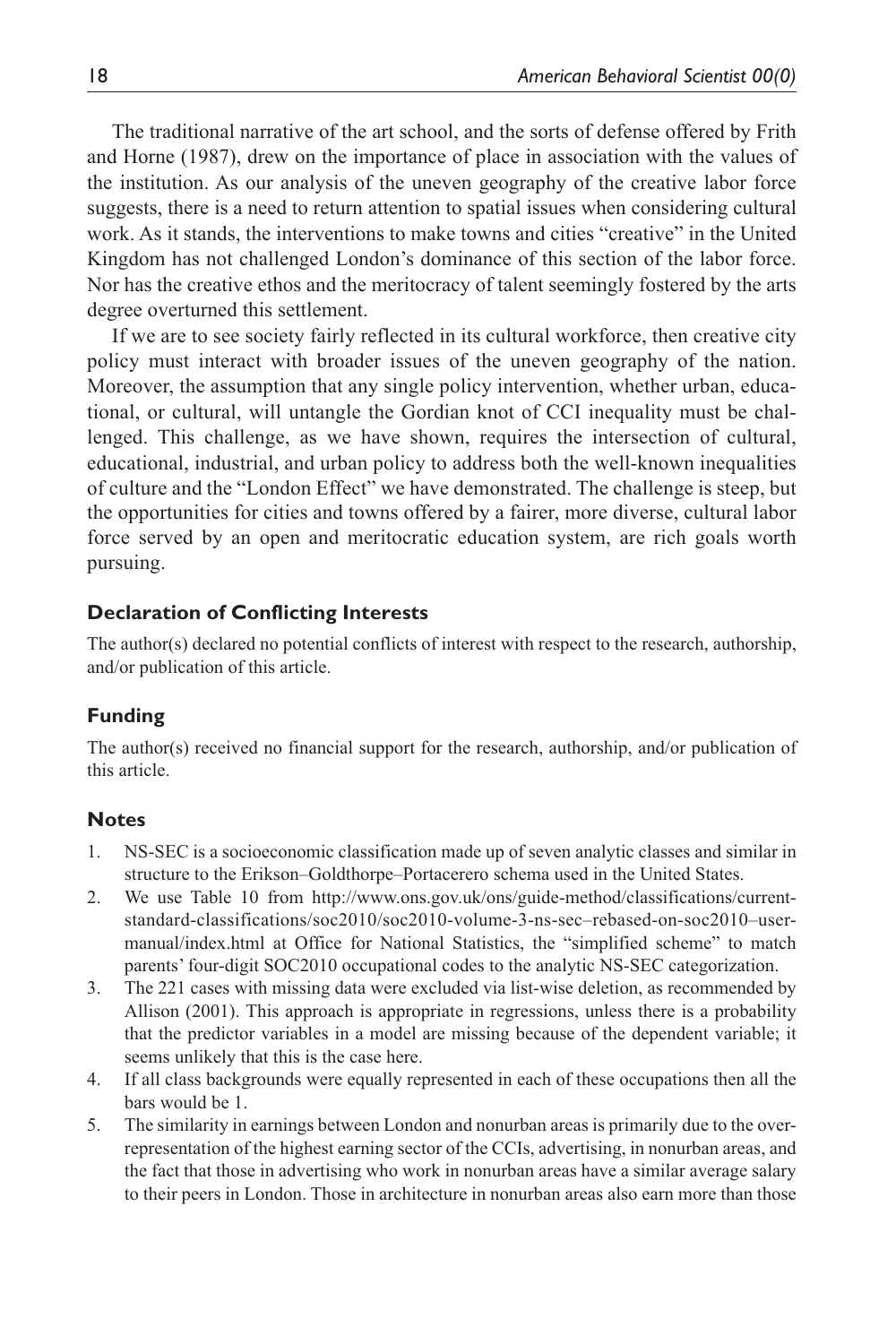in London. In all other sectors, earnings in London are substantially higher than in both other urban areas and in nonurban areas.

- 6. We have compared these differences between London and the rest of the United Kingdom with differences between London and other urban areas in the United Kingdom and found that the composition of the CCIs in London is very different from both other urban areas, nonurban areas throughout the country, and the rest of the country as a whole. See the appendix (available online at http://journals.sagepub.com/home/abs/) for more detail.
- 7. See the appendix for sources and distributions of all variables used in regressions. Coefficients for the quarter in which the respondent reported earnings are not shown in Table 5, but are available in the appendix as well.
- 8. It is worth noting here that this finding is driven by the impact of London, rather than the impact of working in any urban area. We have looked at whether this might be an urban/ not effect rather than a specifically London effect by including a three-category variable for London, other Urban, and the rest of the United Kingdom; people living in London earn £8,243 more  $(p < .001)$  on average than otherwise similar respondents living in other urban areas in the United Kingdom and working in the CCIs.

#### **References**

Allison, P. (2001). *Missing data* (1st ed.). Thousand Oaks, CA: Sage.

- Arts Council England. (2015). *Equality, diversity, and the creative case*. London, England: Author.
- Arts Emergency. (2017) . *Why the arts and humanities matter*. Retrieved from http://artsemergency.org/about-us/arts-humanities-matter/ (accessed 24 September 2017).
- Ashton, D., & Noonan, C. (2013). *Cultural work and higher education*. London, England: Palgrave Macmillan.
- Atkinson, R., Burrows, R., & Rhodes, D. (2016). Capital city? London's housing markets and the "super-rich." In I. Hay & J. Beaverstock (Eds.), *International handbook of wealth and the super-rich* (pp. 225-243). London, England: Edward Elgar.
- Banks, M. (2017). *Creative justice: Cultural industries, work and inequality*. London, England: Rowman & Littlefield.
- Banks, M., & Oakley, K. (2016). The dance goes on forever: Art schools, class and UK higher education. *International Journal of Cultural Policy*, *22*, 41-57.
- Bernardi, F., & Ballarino, G. (2016). *Education, occupation and social origin*. London, England: Edward Elgar.
- Bille, T., & Jensen, S. (2016). Artistic education matters: Survival in the arts occupations. *Journal of Cultural Economics*. Advance online publication. doi:10.1007/s10824-016- 9278-5
- Breen, R., & Jonsson, J. O. (2007). Explaining change in social fluidity: Educational equalization and educational expansion in twentieth-century Sweden. American Journal of Sociology, *112*, 1775-1810.
- Bridgstock, R., & Cunningham, S. (2016). Creative labour and graduate outcomes: Implications for higher education and cultural policy. *International Journal of Cultural Policy*, *22*, 10- 26.
- Campbell, P. (2014). Imaginary success? The contentious ascendance of creativity. *European Planning Studies*, *22*, 995-1009.
- Childress, C., & Gerber, A. (2015). The MFA in creative writing: The uses of a "useless" credential. *Professions & Professionalism*, *5*, 868. doi:10.7577/pp.868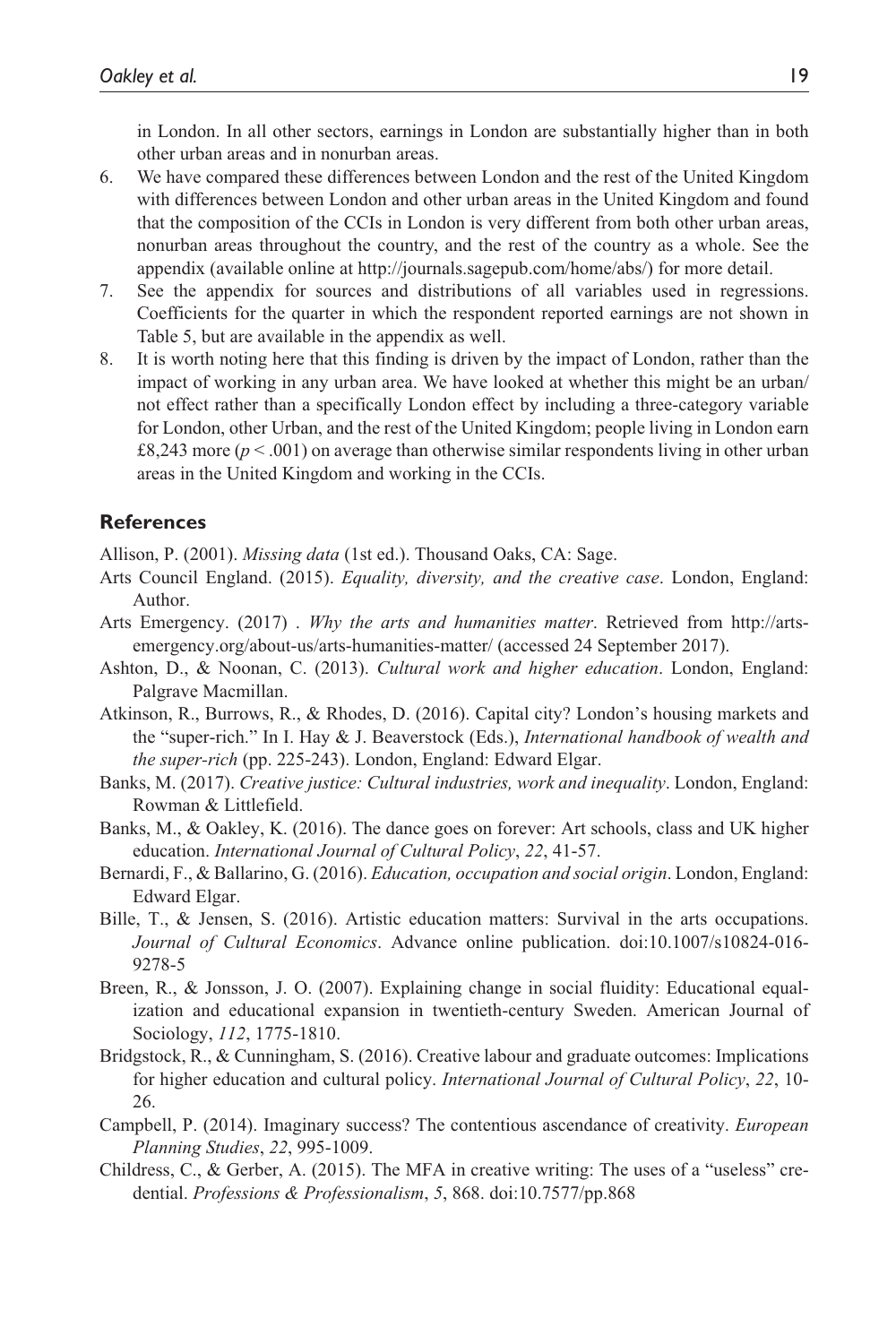- Comunian, R., Faggian, A., & Jewell, S. (2011). Winning and losing in the creative industries: An analysis of creative graduates' career opportunities across creative disciplines. *Cultural Trends*, *20*, 291-308.
- Conor, B., Gill, R., & Taylor, S. (2015). *Gender and creative labour*. London, England: John Wiley.
- Creative Skillset. (2014). *The Creative Media Workforce survey*. London, England: Author.
- Crossley, N. (2015). *Networks of sound, style and subversion*. Manchester, England: Manchester University Press.
- Cunningham, N., & Savage, M. 2015. The secret garden? Elite Metropolitan Geographies in the UK. *Sociological Review*, *63*(2), 321-358.
- Currid, E. (2007). *The Warhol economy: How fashion, art, and music drive New York City*. Princeton, NJ: Princeton University Press.
- Department for Culture, Media, and Sport. (2016). *Creative industries economic estimates*. London, England: Author.
- Duffy, B. E. (2016). The romance of work: Gender and aspirational labour in the digital culture industries. *International Journal of Cultural Studies*, *19*, 441-457.
- Fielding, A. J. (1992). Migration and social mobility: South East England as an escalator region. *Regional Studies*, *26*, 1-15.
- Florida, R. (2017). *The new urban crisis: How our cities are increasing inequality, deepening segregation, and failing the middle class-and what we can do about it*. New York, NY: Basic Books.
- Frenette, A. (2013). Making the intern economy: Role and career challenges of the music industry intern. *Work and Occupations*, *40*, 364-397.
- Frenette, A., & Tepper, S. J. (2016). What difference does it make? Assessing the effects of artbased training on career pathways. In R. Comunian & A. Gilmore (Eds.), *Higher education and the creative economy: Beyond the campus* (pp. 83-101). New York, NY: Routledge.
- Friedman, S., Laurison, D., & Macmillan, L. (2017). *Social mobility, the class pay gap and intergenerational worklessness: New insights from the Labour Force Survey*. London, England: Social Mobility Commission.
- Friedman, S., O'Brien, D., & Laurison, D. (2016). "Like skydiving without a parachute": How class origin shapes occupational trajectories in British acting. *Sociology*, *51*, 992-1010. doi:10.1177/0038038516629917
- Frith, S., & Horne, H. (1987). *Art into pop*. London, England: Methuen.
- Goldthorpe, J. H., Catriona, L., & Clive, P. (1980). *Social mobility and class structure in modern Britain*. Oxford, England: Oxford University Press.
- Greaves, E., Macmillan, L., & Sibieta, L. (2014). *Attainment gaps and social mobility in London schools*. Retrieved from https://www.gov.uk/government/publications/attainment-gapsand-social-mobility-in-london-schools
- Hall, P. G. (1998, November 18). *Cities in civilization*. New York, NY: Pantheon Books.
- Hancock, M. (2016, November 18). Arts are one of the greatest forces for openness and social mobility. *The Telegraph*. Retrieved from http://www.telegraph.co.uk/news/2016/11/18/ arts-are-one-of-the-greatest-forces-for-openness-and-social-mobi/
- Hout, M. (1988). More universalism and less structural mobility: The American occupational structure in the 1980s. *American Journal of Sociology*, *93*, 1358-1400.
- Laurison, D., & Friedman, S. (2016). The class pay gap in higher professional and managerial occupations. *American Sociological Review*, *84*, 668-695.
- Lee, D., Hesmondhalgh, D., Oakley, K., & Nisbett, M. (2014). Regional creative industries policy-making under New Labour. *Cultural Trends*, *23*, 217-231.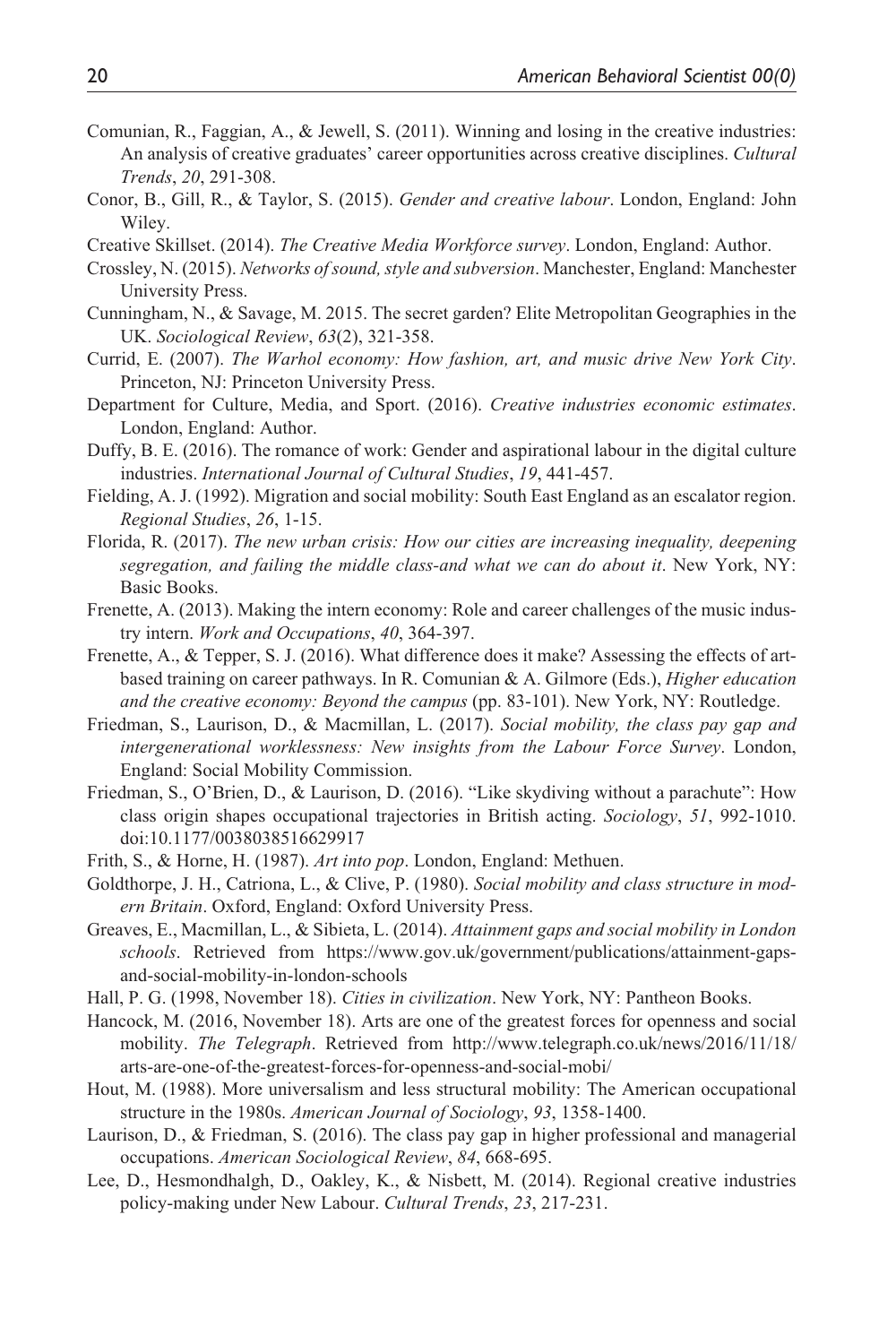- Lloyd, R. (2006). *Neo-Bohemia: Arts and commerce in the post-industrial city*. New York, NY: Routledge.
- Markusen, A. (2013). Artists work everywhere. *Work and Occupations*, *40*, 481-495.
- Markusen, A., & Gadwa, A. (2010). Arts and culture in urban or regional planning: A review and research agenda. *Journal of Planning Education and Research*, *29*, 379-391.
- Martin, N. D., & Frenette, A. (**IN PRESS**). Lost in transition: College resources and the unequal early-career trajectories of arts alumni. *American Behavioral Scientist*.
- Mateos-Garcia, J., & Bakhshi, H. (2016). *Geography of creativity in the UK*. London, England: NESTA.
- Menger, P.-M. (1999). Artistic labor markets and careers. *Annual Review of Sociology*, *25*, 541-574.
- Mould, O. (2015). *Urban subversion and the creative city*. London, England: Routledge.
- Oakley, K. (2014). "Creativity is for people—Arts for posh people": Popular culture and the UK's New Labour Government. In T. Miller (Ed.), *Routledge companion to popular culture* (pp. 449-457). New York, NY: Routledge.
- Oakley, K., & O'Brien, D. (2015). *Cultural value and inequality: A critical literature review*. London, England: AHRC.
- Oakley, K., Pratt, A., & Sperry, B. (2008). *The art of innovation*. London, England: NESTA.
- O'Brien, D., Laurison, D., Friedman, S., & Miles, A. (2016). Are the creative industries meritocratic? *Cultural Trends*, *25*, 116-131.
- O'Connor, J., & Gu, X. (2013). Developing a creative cluster in a post-industrial city: CIDS and Manchester. In T. Flew (Ed.), *Creative industries and urban development: Creative cities in the 21st century* (pp. 43-55). London, England: Routledge.
- Pratt, A. C. (2008). Cultural commodity chains, cultural clusters, or cultural production chains? *Growth and Change*, *39*, 95-103.
- Randle, K., Forson, C., & Calveley, M. (2015). Towards a Bourdieusian analysis of the social composition of the UK film and television workforce. *Work, Employment and Society*, *29*, 590-606.
- Scott, A. (2000). *The cultural economy of cities*. London, England: Sage.
- Social Mobility Commission. (2016). *The social mobility index*. Retrieved from https:// www.gov.uk/government/uploads/system/uploads/attachment\_data/file/496103/Social\_ Mobility\_Index.pdf
- Stark, P., Gordon, P., & Powell, D. (2013). *Rebalancing our cultural capital*. Retrieved from http://www.artsprofessional.co.uk/sites/artsprofessional.co.uk/files/rebalancing\_our\_cultural\_capital.pdf
- Towse, R. (1996). Economics of training artists. In V. Ginsberg & P.-M. Menger (Eds.), *Economics of the arts: Selected essays* (pp. 22-40). Amsterdam, Netherlands: Elsevier.
- United Nations Conference on Trade and Development. (2015). *Creative economy outlook and country profiles*. New York, NY: United Nations.
- Zukin, S. (1998). *The cultures of cities*. Oxford, England: John Wiley.

#### **Author Biographies**

**Kate Oakley** is professor of cultural policy at the University of Leeds. Recent books include *Cultural Policy* with David Bell (Routledge, 2015) and *Culture, Economy and Politics: The Case of New Labour*, with Hesmondhalgh, Lee, and Nisbett (Palgrave Macmillan, 2015). She is currently researching the role of arts and culture in sustainable prosperity.